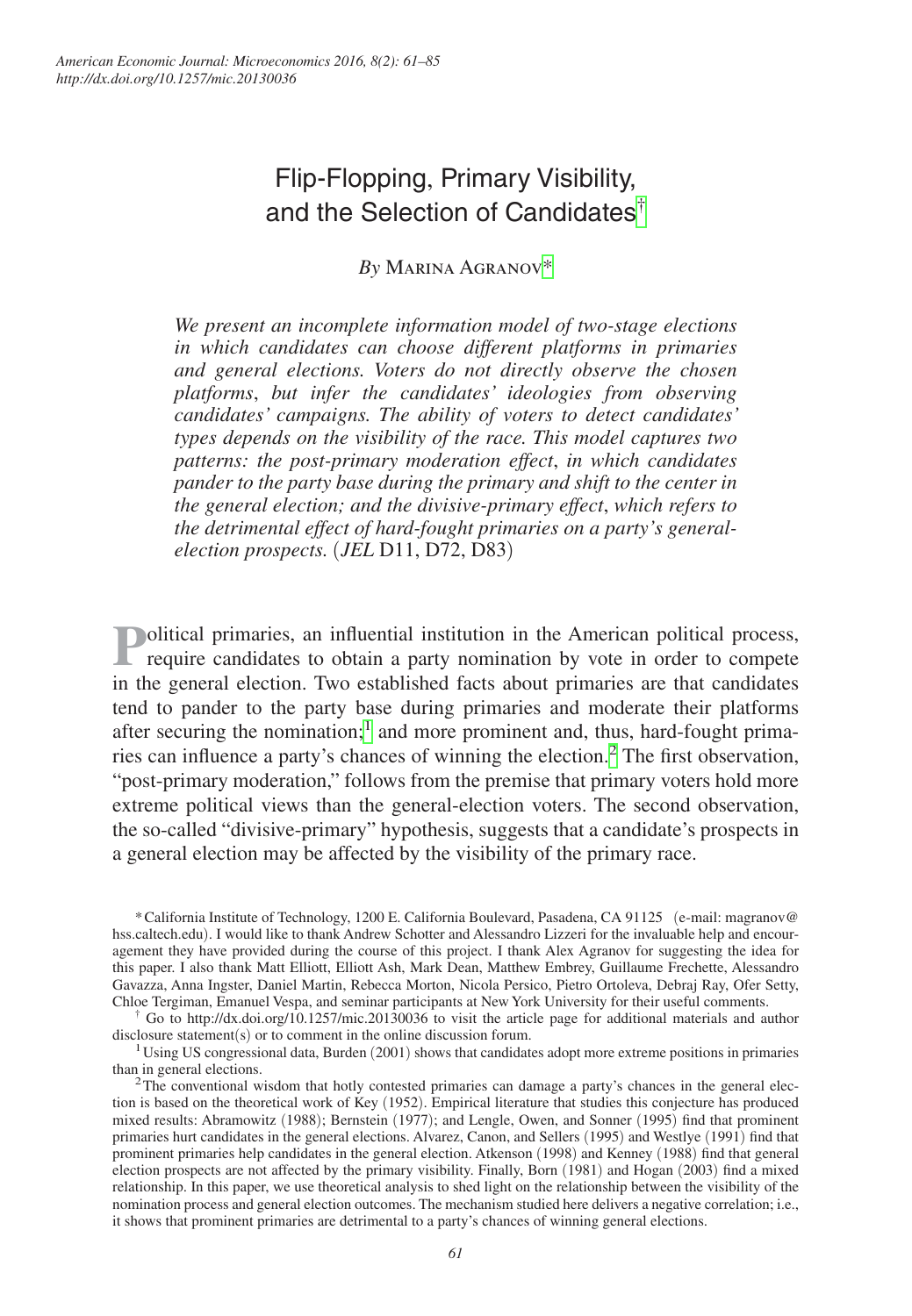These two observations hardly seem surprising. Despite this, the theoretical literature lacks a model that can deliver both of these results simultaneously. The reason is that most existing models use one of two extreme assumptions: either that candidates make binding commitments to electoral platforms (as in Downs 1957 and Hotelling 1929), [3](#page-1-0) or that announcements made by candidates are purely cheap talk (as in Alesina 1988). If a candidate commits to a platform, then the mere fact of commitment precludes moderation. If a candidate has no access to a commitment technology, then his general-election prospects should not be affected by the visibility of the primary race. Thus, a model with either of these two assumptions cannot explain both the post-primary moderation and the divisive-primary effect.

In this paper, we develop a model of two-stage electoral competition that captures both the post-primary shift and the divisive-primary effect. In our model, candidates have policy preferences and a *partial* commitment to these policies, which is captured by incorporating costs of lying as well as by having the candidates' platforms revealed imperfectly. Voters are forward-looking and take into account that a more extreme candidate has a smaller chance of winning the general election than a moderate one does. However, voters do not observe candidates' true ideological positions (types) and try to infer them from platforms candidates campaign on. Voters' ability to detect candidates' types are affected by the properties of the scrutiny function and summarized by prominence or visibility of a race, which measures the informativeness of a race. The more prominent the race is, the more likely voters are to learn the true type of a candidate. The candidates strategically choose campaign platforms depending on their levels of visibility, and, as a result, candidates' true preferences are partially revealed.

In equilibrium, candidates "flip-flop" by pandering to the median voter of the primary race during the primary and then shifting to the center once the nomination is obtained. In the primary, voters elect a candidate they believe to be more extreme. The extent to which candidates mimic each other depends on the costs of lying and the visibility of each stage. We show that in this equilibrium an increase in the primary visibility lowers the chances of the party holding it to win the general election. This is because prominent primaries increase the chances of moderate candidates to lose the nomination and decrease the chances of extreme challengers to win the general election.

The basic model studied in this paper treats the visibility of a race as an exogenous parameter and assumes that all voters (even those who do not participate in the primary election) observe primary campaigns. In Section IV, we consider two extensions of this basic model in which we relax each of these assumptions. In the first extension we investigate robustness of pandering behavior of candidates to the changes in the information structure. In particular, we consider the election game, in which voters who do not take part in the primary election are ignorant about events that have transpired during primary campaigns, and, therefore, hold beliefs that are

<span id="page-1-0"></span><sup>&</sup>lt;sup>3</sup>See also Wittman (1983) who studies a one-stage election model with policy-motivated candidates and Coleman (1972) who investigates a two-stage election model with office-motivated candidates. The main assumption in this class of models is that candidates choose one position, at the beginning of the election, and this position will be implemented if they get elected.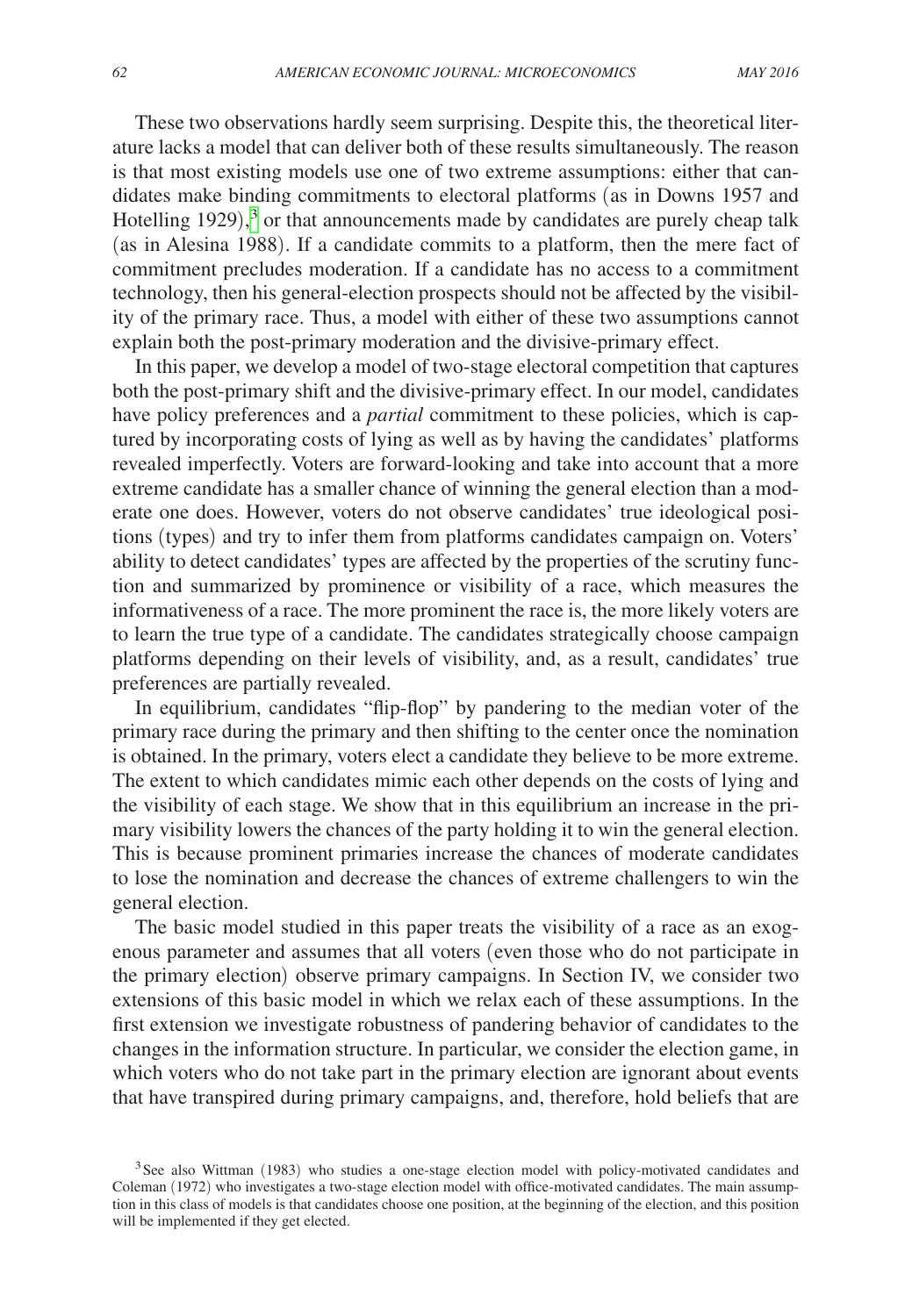different from voters who take part in the primary election. We show that pandering equilibrium is robust to this change in the information structure and flip-flopping equilibrium exists in the election game with partially informative primaries. Our second extension explores how primary visibility is determined. Here we consider a model in which candidates can influence primary visibility via costly investment that precedes the primary race. We show that in this setup, there exists a separating equilibrium in which extreme candidates invest in boosting primary visibility, while moderate ones refrain from doing so.

Our model belongs to the class of signal-jamming models, as coined by Fudenberg and Tirole (1986). In both election stages, some types of politicians try *not* to signal information about themselves by generating a jammed signal, which interferes with the inference problem faced by voters. In the primaries, it is moderate politicians who prefer to conceal their type from the voters, while in the general election it is politicians with more extreme views. The reason politicians engage in signal jamming is the trade-off that candidates face: the probability of winning versus the policy outcome should you win. This trade-off is the classical one in political economy and has been explored by Downs (1957), Wittman (1983), Calvert (1985), and many other models. The difference in this paper is that this trade-off is being made by the median voter of the primary election rather than the candidate herself. To execute the trade-off, the primary median has to learn the type of candidate he is nominating. This selection problem itself induces a trade-off: the primary median wants to nominate a more extreme type (which is closer to his policy preferences) but as he learns whether a candidate is extreme or not, so too does the general election median. This lowers the probability further that an extreme nominee will win the general election both directly and indirectly. The indirect effect is that a candidate that is strongly perceived to be extreme will pander less to the general election median.

The rest of the paper is structured as follows. We survey the related literature at the end of this section. Section I lays out the model. In Section II we characterize the pandering equilibrium. In Section III we obtain comparative statics results. Section IV presents two extensions of the basic model, and, finally, in Section V we offer some conclusions.

*Related Literature*.—Our model belongs to the literature that studies information transmission in elections. This literature is vast, and can be broadly divided into two classes of models. The first class includes voting games with incomplete information, in which *voters* attempt to signal information to the candidates in order to influence policy choices (see Piketty 2000, Razin 2003, Meirowitz 2005, Shotts 2006, and Meirowitz and Shotts 2009). Within this class of models, the paper which is most closely related to ours is that of Meirowitz (2005) who studies two-stage elections, in which candidates' policy preferences are common knowledge while the distribution of voters' ideal points is uncertain at the time of the primary race. As a consequence, all candidates running in the primary election prefer to remain vague and not to commit to a policy platform because when they do, they become vulnerable in the general election stage and are likely to be defeated by a candidate from the opposing party. This happens because the opposing candidate in this case is able to choose the winning platform since platforms chosen during the primary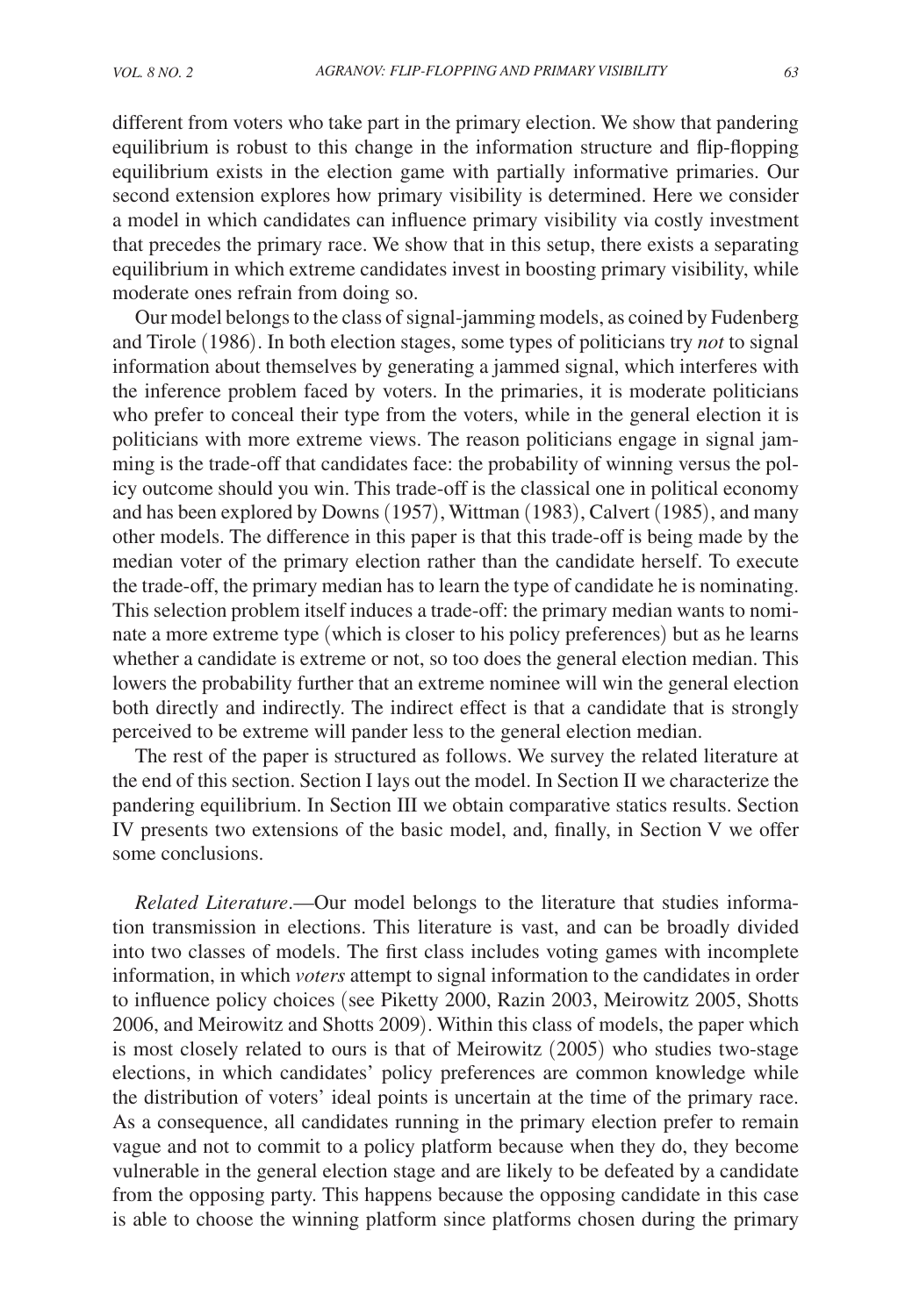race are known and cannot be altered at this stage; and the distribution of the voters' ideal points is known with certainty at this moment.<sup>[4](#page-3-0)</sup>

The second class of models, the current model included, considers voting games in which *candidates* signal their policy preferences to the voters to influence their chances of winning the elections. In particular, Banks (1990) shows that when misrepresenting one's true ideological position (lying) is costly, extreme candidates tend to reveal their true positions while moderate ones tend to pool together. Callander and Wilkie (2007) extend Banks's model to allow for heterogeneous costs of lying and find that, although liars are favored in the elections, the honest types are not always defeated. Kartik and McAfee (2007) study a related model, in which a fraction of candidates have a "character" and are exogenously committed to campaign platforms. In a recent study, Kartik and Van Weelden (2015) consider an election model with nonbinding communication and show that under suitable conditions cheap-talk electoral announcements can be informative. The pandering behavior of politicians in this model is driven by reputation concerns, and it increases in voters' uncertainty about politician type. The model presented in this paper departs from the above models in that we study two-stage elections, in which candidates face electorates with different preferences in the primary and in the general election stages; and candidates can choose different platforms in each election stage.<sup>[5](#page-3-1)</sup> These crucial differences raise the question of how much information can we expect to be revealed in this two-stage election process.

Our model also belongs to the literature that investigates the effects of primary elections on candidates' and voters' behavior. Coleman (1972) and Owen and Grofman (2006) discuss the polarizing effect of primaries when candidates are constrained to offer the same platform in the general election as they had stated in the primary. Adams and Merrill (2008) demonstrate that candidates who have stronger campaign abilities are more likely to get elected in primaries. Several papers, including Dekel and Piccione (2000, 2014), Battaglini (2005), Callander (2007), and Ali and Kartik (2012), explore sequential nature of the primary elections and investigate momentum effects that may arise in these environments.<sup>[6](#page-3-2)</sup> Hirano, Snyder, and Ting

<span id="page-3-0"></span><sup>4</sup>See also, Alesina and Holden (2008) for a model of electoral competition with campaign contributions, in which candidates announce a range of policy preferences rather than a single point in attempt to balance median voter preferences and those of campaign contributors.

<span id="page-3-1"></span><sup>5</sup> Kartik and McAfee (2007) consider an extension of the one-stage model, in which candidates who compete in the general election are selected by the primary election. Similar to my setup, in this model, a candidate must appeal to electorates with different preferences during the primary and during the general election. However, candidates are not allowed to adjust their platforms after the primary election. This ability to adjust platforms turns out to be an important feature of my model that generates flip-flopping behavior in equilibrium and produces a number of interesting predictions that I explore.

<span id="page-3-2"></span> $\delta$  Dekel and Piccione (2000) consider sequential elections with two alternatives and show that informative symmetric equilibria of a simultaneous voting game are equilibria in any sequential voting game as well. Battaglini (2005) shows that results of Dekel and Piccione (2000) are sensitive to the introduction of voting costs and possibility of abstention. Ali and Kartik (2012) construct history-dependent equilibria that exhibit momentum effects, in which voters learn from the actions taken by previous voters. In this equilibrium, the authors show that even if voters are strategic, it is optimal for each voter to play history dependent strategies if other voters do so. In other words, the symmetry underlying Dekel and Piccione (2000) result is broken because if all voters condition on history then early votes are more informative than later votes. Callander (2007) introduces a behavioral assumption and shows the existence of bandwagons when the number of voters is infinite and voters have a desire to conform with the majority. Finally, Dekel and Piccione (2014) study sequential elections in which voters can choose when they cast their vote and explore how the timing of voting depends on voters' preferences.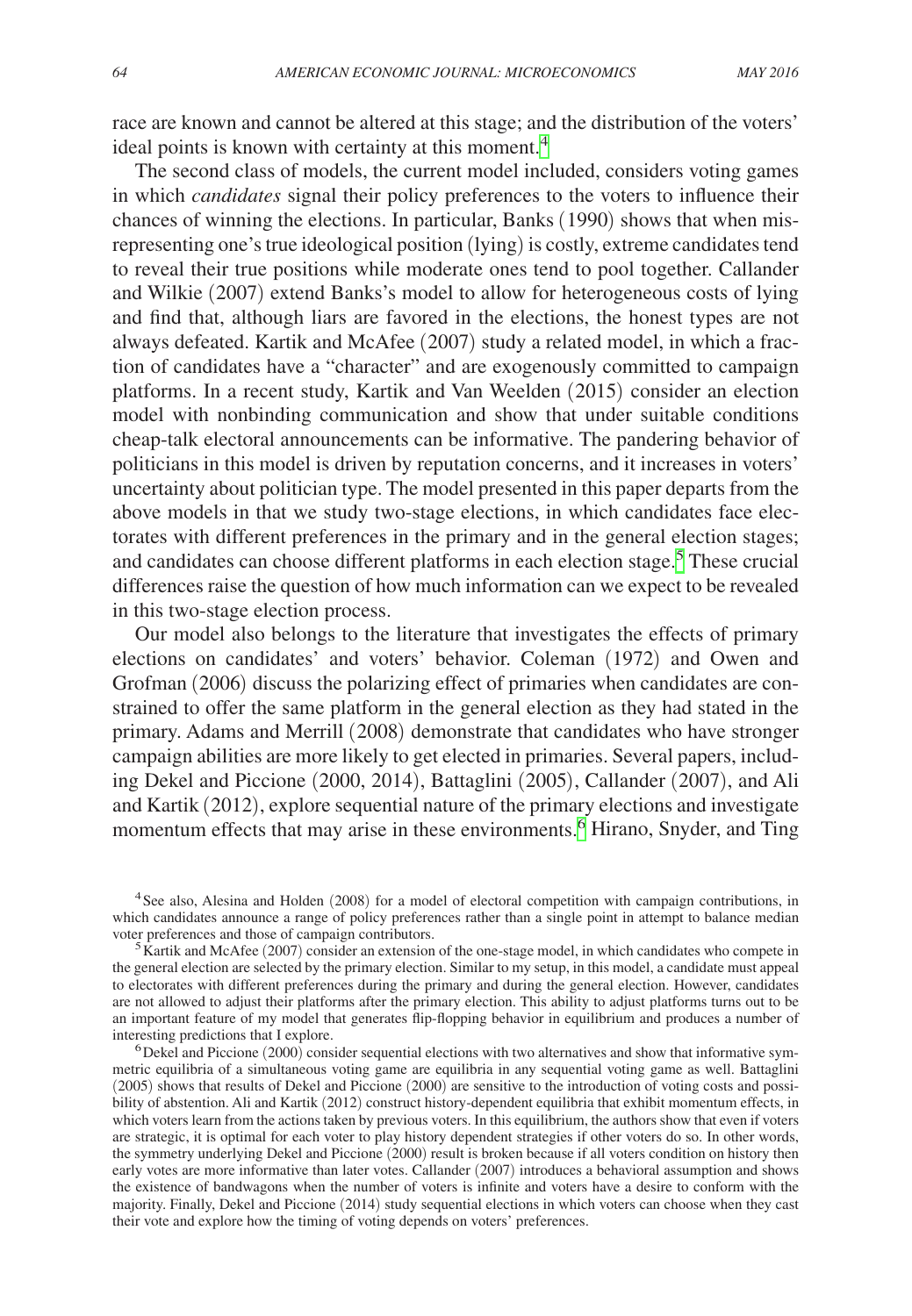(2009) study a model of distributive politics and show that when the nominee of the party is elected through a primary election, core voters receive positive transfers, whereas they receive nothing when only the general election matters. This result is reminiscent of pandering behavior of candidates we characterize in the current paper, albeit very different setup and research questions.<sup>7</sup>

The most closely related paper to ours is that of Hummel (2010). Both the current model and that of Hummel (2010) consider two-stage elections with forward-looking voters and both characterize an equilibrium, in which candidates pander towards the median of the primary to obtain the nomination and then shift to the center towards the position of the population median to increase their chances of winning in the general-election stage. However, the mechanisms behind flip-flopping behavior of candidates are very different. In Hummel (2010), voters dislike when candidates run on different platforms in the primary and in the general election because the mere fact of changing platforms indicates candidates' valence characteristics. On the contrary, the mechanism proposed in this paper explores the asymmetry of information between candidates and voters: candidates know their policy preferences, while voters try to infer those from the campaign, and their ability to do so depends on the campaign visibility.

Finally, we note that to our knowledge this is the first paper that explores the divisive-primary hypothesis in a purely informational context. Furthermore, the current model provides a unified framework that accounts for flip-flopping behavior of candidates and the divisive-primary effect in the same setup and shows that both effects originate from the trade-offs related to the timing of information transmission.

# **I. Election Game**

In this section, we describe the primitives of our game. We start by outlining the timing, preferences and solution concept and then talk about the assumptions. The discussion of modeling choices and interpretations is deferred to the end of the section.

The players in the election game are two candidates from the Democratic party,  $k = A, B$ , and a continuum of voters. For a candidate k, winning office requires defeating the other candidate in the primary election (stage 1) and then defeating Republican incumbent in the general election (stage 2). The timing of the game is as follows:

*Stage 0*—Information Stage

- Nature independently draws the types of Democratic candidates  $(t^A, t^B)$  $\in \{L, M\}^2$ , where *L* stands for Liberal and *M* stands for Moderate. Each candidate is *L* with probability  $\frac{1}{2}$ . Types are privately observed.
- There is a continuum of voters. A voter  $j$  is characterized by an ideal policy  $z_j \in [0, 1]$ . The subset of voters, those with ideal points  $z_j \in [0, \overline{z}]$ , are registered Democrats.

<span id="page-4-0"></span> $<sup>7</sup>$ There are many noticeable differences between the current model and that of Hirano, Snyder, and Ting, includ-</sup> ing the main question under investigation. We focus on the information transmission and the selection of candidates in the two-stage elections, while Hirano, Snyder, and Ting study how the existence of primary elections affects the distribution of public resources.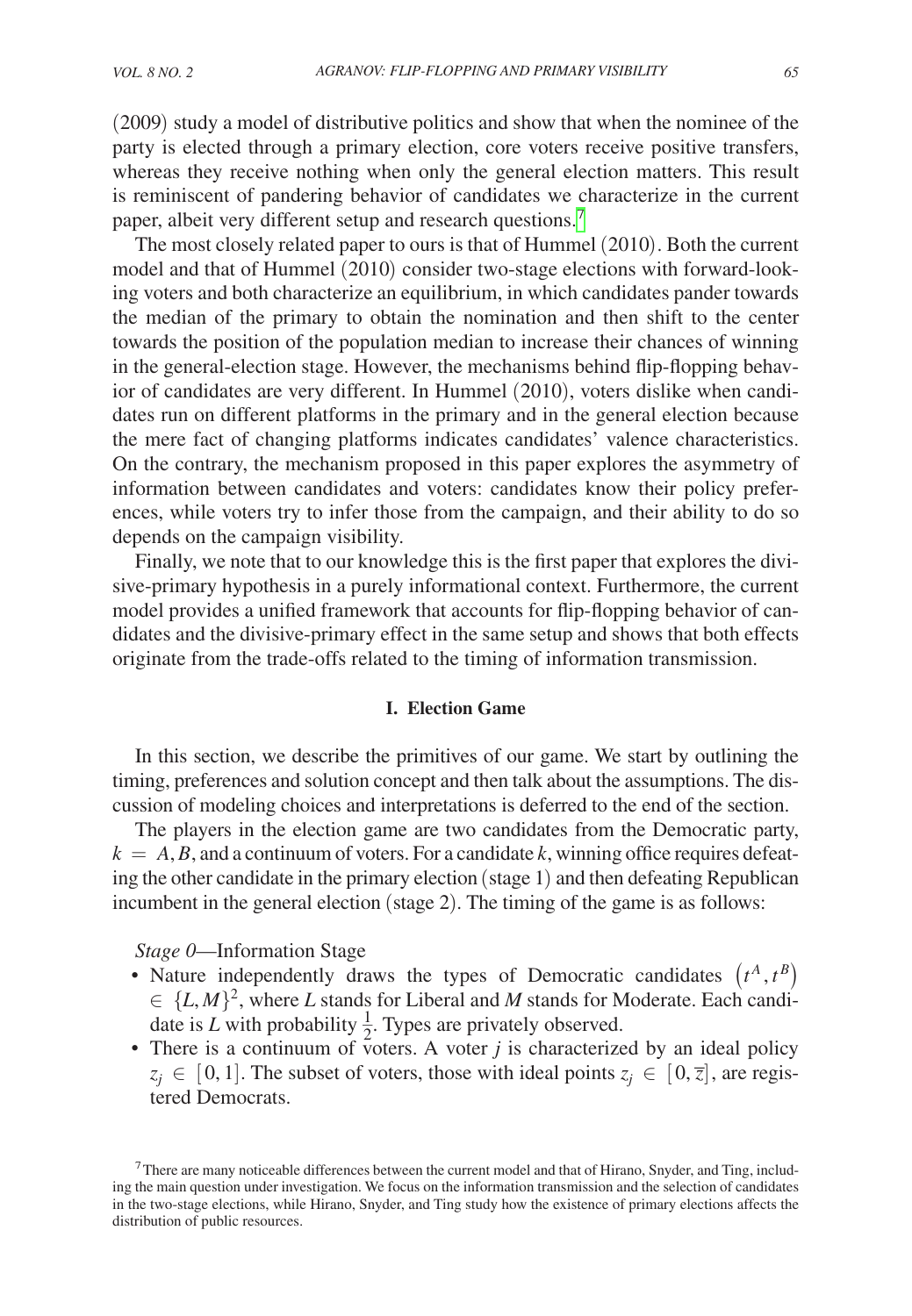• Nature determines locations of voters. In particular, the location of the median voter  $m \in [0, 1]$  is drawn from a cumulative distribution function (CDF) *F*. The location of the median Democrat  $d \in [0, \overline{z}]$  is drawn from a CDF *G*.

# *Stage 1*—Primary Election

- Each candidate *k* chooses an effort level  $e_1^k \in [0, 1]$  for the primary campaign.
- Signals  $(s_1^A, s_1^B) \in {\lambda, \mu}^2$  regarding candidates' types are generated for the two candidates, where  $\lambda$  stands for liberal and  $\mu$  for moderate signal.
- All voters observe  $(s_1^A, s_1^B)$ .
- Registered Democrats cast their vote for one of the candidates.
- The winner of the primary is the candidate with the most votes. This candidate becomes the nominee of the Democratic party and will henceforth be called the challenger.

# *Stage 2*—General Election

- The challenger chooses an effort level  $e_2^{Ch} \in [0,1]$  for the general election campaign.
- A signal  $s_2^{Ch} \in \{\lambda, \mu\}$  regarding the challenger's type is generated and observed by all voters.
- The type of the incumbent is common knowledge,  $t^{Inc} = R$ .
- All voters cast their votes for one of the candidates.
- The winner of the election is determined by the majority of votes cast.
- The elected politician implements a policy equal to her type and payoffs are determined.

# A. *Preferences*

Candidates derive utility from winning the general election and bear costs of effort exerted during the campaigns. Specifically, we assume that utility of candidate *k* who exerted effort levels  $e_1^{\overline{k}}$  and  $e_2^{\overline{k}}$  in stages 1 and 2, respectively, is

$$
\Pi^{k}(e_1^k, e_2^k) = \begin{bmatrix} 1 - e_1^k - e_2^k & \text{if } k \text{ won general election} \\ -e_1^k - e_2^k & \text{otherwise} \end{bmatrix}
$$

A voter *j* with ideal policy  $z_j \in [0, 1]$  derives utility  $u(z_j, p) = -(z_j - p)^2$  when policy  $p \in \{L, M, R\}$  is implemented. Voters are forward-looking Bayesian agents who cast their votes to maximize their expected utility given the information available to them.

# B. *Equilibrium Concept*

To analyze the outcomes of the election game, we characterize the Perfect Bayesian Equilibria (equilibria hereafter), restricting attention to those in which all voters hold the same beliefs about candidates' types. We also focus on symmetric equilibria, in which candidates with the same type employ the same strategy at each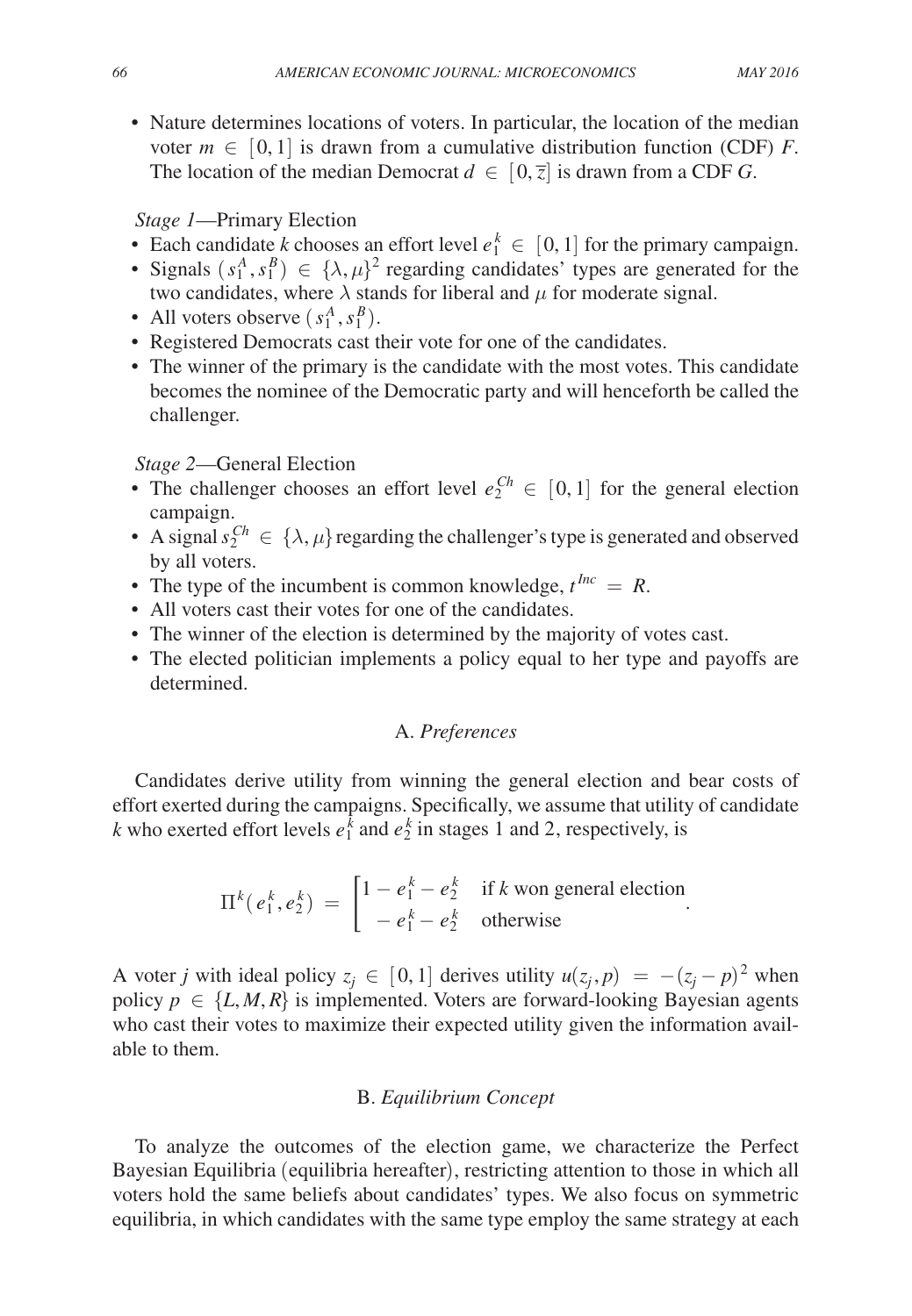stage of the game. A voter who has a strict preference for one of the candidates is assumed to necessarily vote for this candidate, while a voter who is indifferent between two candidates is assumed to randomize and vote with equal probability for both. Abstention is not allowed.

#### C. *Assumptions*

The signal generated by candidate *k*'s campaign in stage *i* depends on candidate *k*'s effort in stage *i*, candidate *k*'s type and an exogenous parameter  $n_i \in R_{++}$ , which captures the prominence of the election stage  $i \in \{1, 2\}$ . Candidates exert effort to distort the signal. Absent effort, the generated signal corresponds to the type of the candidate. It is harder to distort the signal in more prominent elections. More specifically, we assume that the probability that candidate *k*'s campaign generates liberal signal  $\lambda$  if candidate *k* exerted effort  $e_i^k$  in stage *i* in an election with prominence  $n_i$  is

$$
\Pr[s_i^k = \lambda] = \begin{cases} h(e_i^k, M, n_i) & \text{if } t^k = M \\ 1 - h(e_i^k, L, n_i) & \text{if } t^k = L. \end{cases}
$$

With the remaining probability candidate *k*'s campaign generates moderate signal  $\mu$ . We refer to function  $h(\cdot)$  as the *scrutiny function* and assume that it satisfies assumptions  $(A1a)–(A1f)$ :

- (A1a) *h* is twice continuously differentiable, strictly increasing and strictly concave in effort,  $\frac{\partial h(e,t,n)}{\partial e} \equiv h_e(e,t,n) > 0$  and  $\frac{\partial^2 h(e,t,n)}{\partial e^2} \equiv h_{ee}(e,t,n) < 0$ .
- $(A1b) \lim_{e \to 0} h_e(e, t, n) = \infty$  and  $\lim_{e \to 1} h_e(e, t, n) < 1$ .
- (A1c) Absent effort candidate's signal coincide with her type,  $h(0, t, n) = 0$ .
- (A1d) Highest effort does not guarantee a signal opposite from candidate's type,  $h(1, t, n) < 1.$
- (A1e) It is harder to generate a signal opposite to the candidate's type in more prominent elections,  $\frac{\partial h(e, t, n)}{\partial n} \equiv h_n(e, t, n) < 0.$
- (A1f) The signal is less responsive to candidate's additional effort in more prominent elections,  $\frac{\partial h_e(e,t,n)}{\partial n} \equiv h_{en}(e,t,n) < 0.$

In addition, we make the following assumptions on the parameters of the election game:

(A2) Candidates' locations satisfy  $0 < L < M < R < 1$ .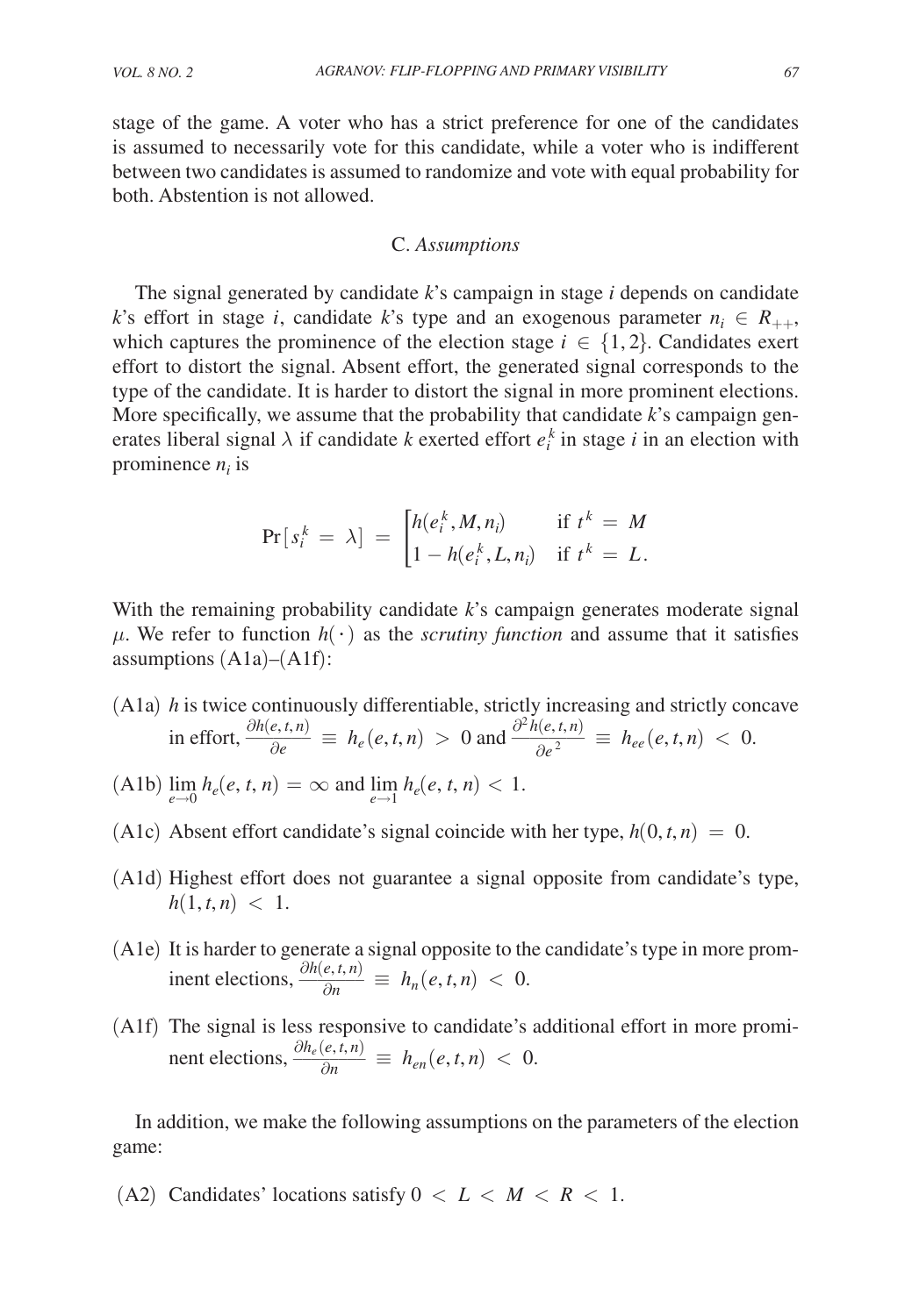- (A3) The locations of registered Democrats are drawn independently from the locations of other voters and less than half of the voters are registered Democrats.
- (A4) The location of the median voter is drawn from a CDF *F*, which is continuous, strictly increasing, and differentiable on the support  $[m, \overline{m}]$  with density *f*(*m*), where  $\overline{z}$  < <u>*m* <  $\frac{R+L}{2}$ </u>  $\frac{1+L}{2}$  and  $\frac{R+M}{2}$  $\frac{+M}{2} < \bar{m} < 1.$
- (A5) The location of median Democrat is drawn from a CDF *G*, which is continuous, strictly increasing, and differentiable on the support  $[\underline{d}, \overline{d}]$  with density  $g(d)$ , where  $0 < \underline{d} < \overline{d} < \min\left\{\overline{z}, \frac{L+M}{2}\right\}.$
- (A6) The general election is at least as prominent as the primary race,  $n_1 \leq n_2$ .

#### D. *Discussion of Modeling Choices and Interpretations*

The above assumptions pin down preferences of all registered Democrats (including median Democrat) as well as location of median voter.

First, median voter is located to the right of the most conservative Democrat,  $m > \overline{z}$ , which means that median voter is not a registered Democrat. This conclusion follows from assumption (A3), which asserts that registered Democrats constitute less than half of the electorate, and restrictions imposed on the support of CDF of median voter *F* by assumption (A4).

Second, assumptions (A2) and (A5) ensure that median Democrat *d* prefers liberal type over moderate type over the incumbent,

$$
u(d,L) > u(d,M) > u(d,R) \quad \forall d \in [\underline{d},d].
$$

Third, all registered Democrats prefer to see any of the Democratic candidates in office over the incumbent, which follows from assumptions (A3) and (A4)

$$
\min\{u(z_j, L), u(z_j, M)\} > u(z_j, R) \qquad \forall z_j \in [0, \overline{z}].
$$

One of the main tensions in the model comes from a mismatch between the preferences of the median Democrat who plays an important role in selecting the nominee of the Democratic party and the preferences of the general election median who determines the final winner of the general election. Moreover, since registered Democrats, just like all voters in our model, are forward-looking expected utility maximizers, they have to weigh the probability of different challengers winning the general election as well as the proximity of their types compared to their most preferred policies.

The uncertainty about median voters captures unpredictability of the turnout in both election stages and its vulnerability to various shocks, such as weather, political scandals, and the economic environment, that may shift voters' preferences before the election day. Technically, the uncertainty about general election median *m* generates a continuous probability of winning general election function, which otherwise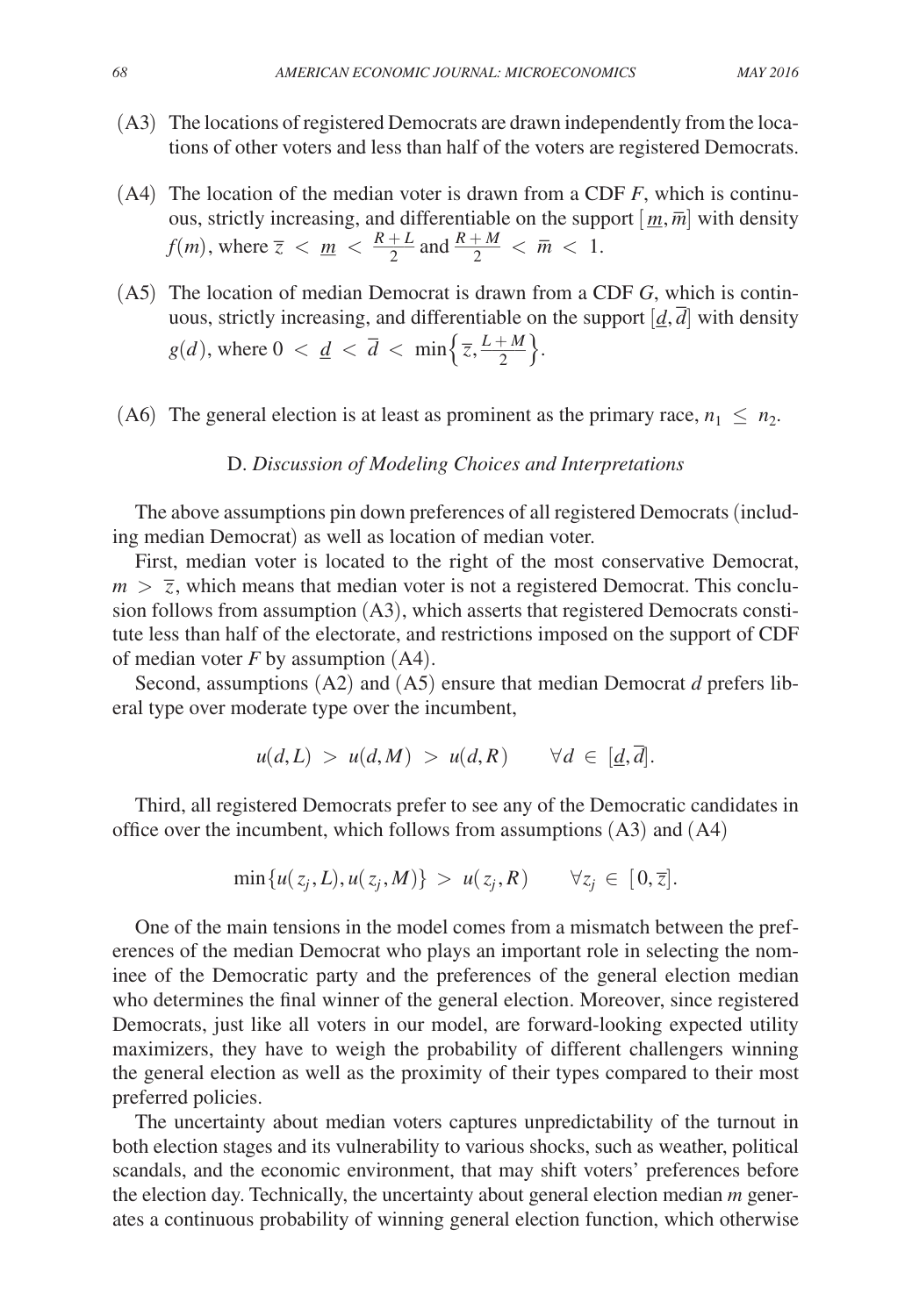would be a step function and significantly complicate the equilibrium characterization. The uncertainty about the median Democrat *d* is not essential for the results.

Prior to any election stage, be that the Democratic primary or the general election, candidates campaign in an attempt to influence their chances of winning. For politicians, the campaigning process is modeled as choosing a costly effort level, which represents how hard a politician tries to misrepresent her own type and mimic the other type. For voters, the campaign process generates a signal about the type of the politician, which voters use to update their beliefs. The scrutiny function translates politicians' efforts into the likelihood of generated signals through the prism of the prominence of the race. The prominence of the race represents all the factors related to the salience, informativeness, and visibility of a race such as how much time and resources voters devote to following this race, their ability to absorb campaign information, and the media coverage of the race.

Some of the assumptions imposed on the shape of the scrutiny function *h* are technical, while others are tied to the interpretation. The later assumptions are as follows. A candidate that exerts no effort necessarily generates signal that corresponds to her type (assumption  $(A1c)$ ).<sup>[8](#page-8-0)</sup> A candidate can never generate the signal opposite from her type with certainty (assumption (A1d)). The higher the effort, the higher is the likelihood of generating a signal opposite from one's true type and the marginal increase in successful mimicking is decreasing in effort (assumption (A1a)). Further, for a given effort exerted by a candidate, the higher the prominence of a race, the more likely voters are to receive a signal that matches the true type of a candidate (assumption (A1e)), and the marginal increase of the successful mimicking function is decreasing in the prominence level of the election (assumption  $(A1f)$ ).<sup>[9](#page-8-1)</sup>

Each election stage is characterized by its own prominence level:  $n_1$  is the prominence of the primary election and  $n_2$  is the prominence of the general election. Our basic model treats  $n_1$  and  $n_2$  as exogenous parameters and assumes that the general election race is at least as prominent as the primary race (assumption (A6)). In Section VB, we explore the model in which candidates can influence the prominence of the primary election.

Finally, our basic model considers the information structure in which all voters, irrespective of whether they participate in the primary election or not, observe signals generated by the candidates' campaigns during the primary election. In Section VA, we explore the importance of this assumption and consider a modified election game, in which voters who do not belong to the Democratic party do not observe signals from the primary election and maintain their prior belief that each Democratic nominee is equally likely to be moderate and liberal.

<span id="page-8-1"></span><sup>9</sup> For instance, the scrutiny function of the following type satisfies all imposed assumptions (A1a)–(A1f):  
\n
$$
h(e, t, n) = \phi(n) \cdot e^a \quad \text{where } a \in (0, 1) \text{ and } \forall n \text{ we have } \begin{cases} \phi(n) \in (0, 1) \\ \phi'(n) < 0 \end{cases}.
$$

<span id="page-8-0"></span><sup>8</sup>The role of this assumption is discussed in online Appendix B and in the intuition presented after Claim 3.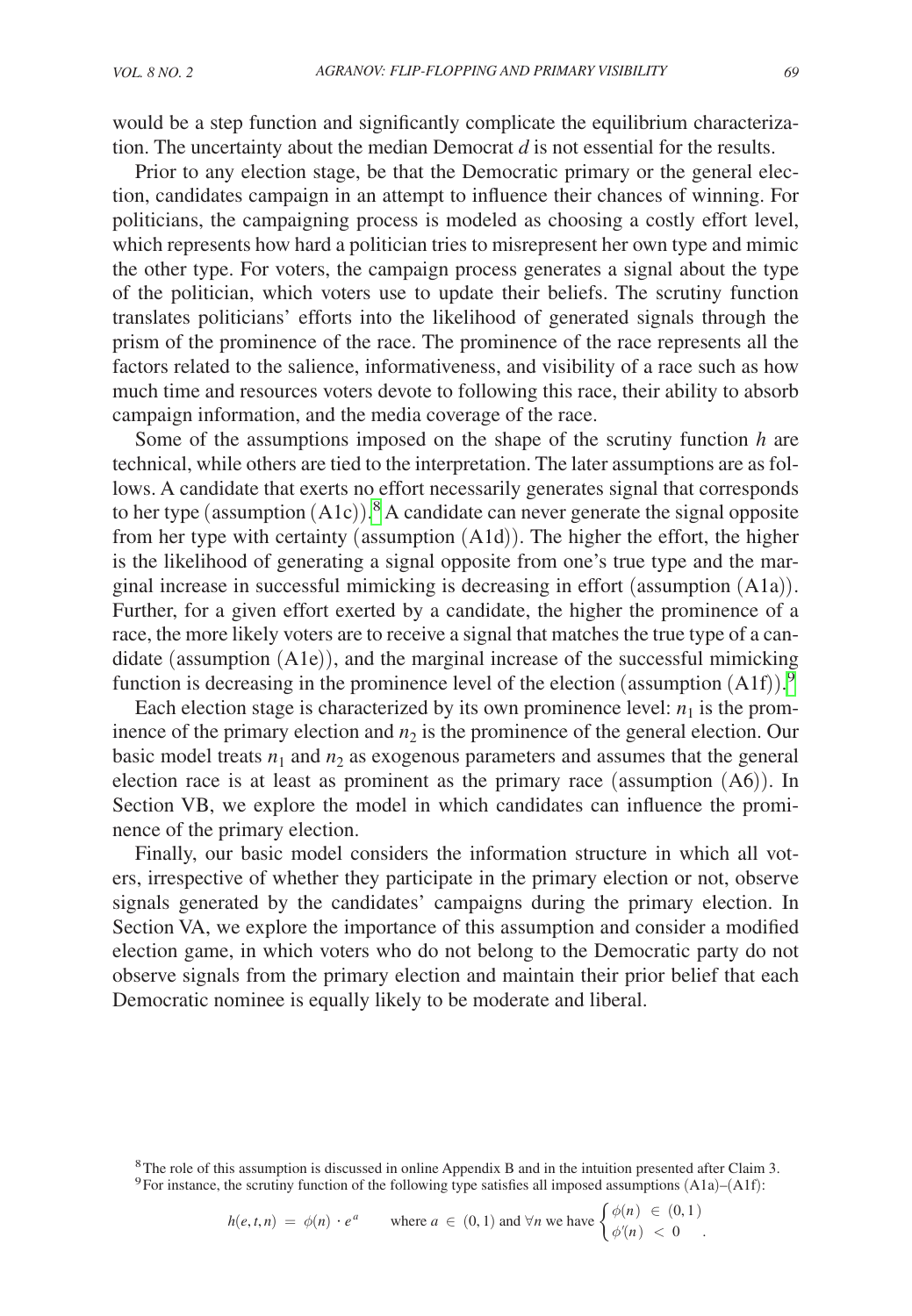f,

### **II. Pandering Equilibrium**

We solve the model using a backward induction approach. We start by introducing notation, then characterize an equilibrium we term a pandering equilibrium (Theorem 1) and discuss the intuition behind its derivation through the series of claims. The complete proofs are presented in online Appendix A.

Since we focus on equilibria in which candidates with the same type employ the same strategy at each election stage, when we describe efforts of candidates we omit candidates' names  $k = A$ , *B* and instead use subscripts to indicate candidates' types. Thus,  $(e_i^L, e_i^M)$  denote effort levels of liberal and moderate types in election stage  $i \in \{1, 2\}$ . Moreover, we use  $(e_i^L, e_i^M)$  to denote voters' conjectures about efforts of liberal and moderate types in stage  $i \in \{1, 2\}$ , and  $(e_i^{L^*}, e_i^{M^*})$  to indicate the equilibrium effort levels of candidates in stage  $i \in \{1, 2\}$ .

Voters' beliefs are summarized by the likelihood that a candidate is believed to be moderate. Since we focus on equilibria in which *all* voters hold the same beliefs about candidates' types at each stage of the election, these beliefs can be summarized by function  $p_i^k(\cdot)$ , which indicates the likelihood that candidate *k* is believed to be moderate at the end of stage  $i \in \{1, 2\}$ . More precisely, voters' belief regarding the type of candidate *k* in stage *i* is a function of signal generated by candidate *k*'s campaign in stage *i*, voters' conjectures about effort levels of different candidates in stage *i* and voters' belief about *k*'s type in the previous stage

$$
p_i^k \, \equiv \, p_i^k\hspace{-3pt}\left(s_i^k,\hat{\boldsymbol{e}}_i^L,\hat{\boldsymbol{e}}_i^M,p_{i-1}^k\hspace{-3pt}\right)\hspace{-3pt}.
$$

Note that in stage *i* voters do not need to remember the exact signal generated by politician's campaign in the previous stage. All necessary information is summarized by the probability that this politician is a moderate type,  $p_{i-1}^k$ . When this does not create confusion, we will abuse the notation and write  $p_i^k(s_i^k)$  instead of  $p_i^k(s_i^k, \hat{e}_i^L, \hat{e}_i^M, p_{i-1}^k)$  for  $s_i^k \in \{\lambda, \mu\}$ . Similarly, we will write  $p_2^{Ch}(s_2^{Ch})$  to indicate voters' belief about challenger's type after they received signal  $s_2^{Ch}$  from challenger's general election campaign and  $p_1^{Ch}$  to indicate voters' belief about challenger's type at the end of the primary race, which is the prior for the general election stage.<sup>10</sup>

By the Bayes' rule

(1a) 
$$
p_i^k(\mu) = \frac{p_{i-1}^k(s_{i-1}^k) \cdot (1 - h(\hat{e}_i^M, M, n_i))}{p_{i-1}^k(s_{i-1}^k) \cdot (1 - h(\hat{e}_i^M, M, n_i)) + (1 - p_{i-1}^k(s_{i-1}^k)) \cdot h(\hat{e}_i^L, L, n_i)}
$$

$$
(1b) \quad p_i^k(\lambda) = \frac{p_{i-1}^k(s_{i-1}^k) \cdot h(e_i^M, M, n_i)}{p_{i-1}^k(s_{i-1}^k) \cdot h(e_i^M, M, n_i) + (1 - p_{i-1}^k(s_{i-1}^k)) \cdot 1 - h(e_i^L, L, n_i)}.
$$

<span id="page-9-0"></span>10As the candidates can be only one of two types, *L* or *M*, we can use the posterior about one's type from the previous stage of the election game as the prior for the next election stage.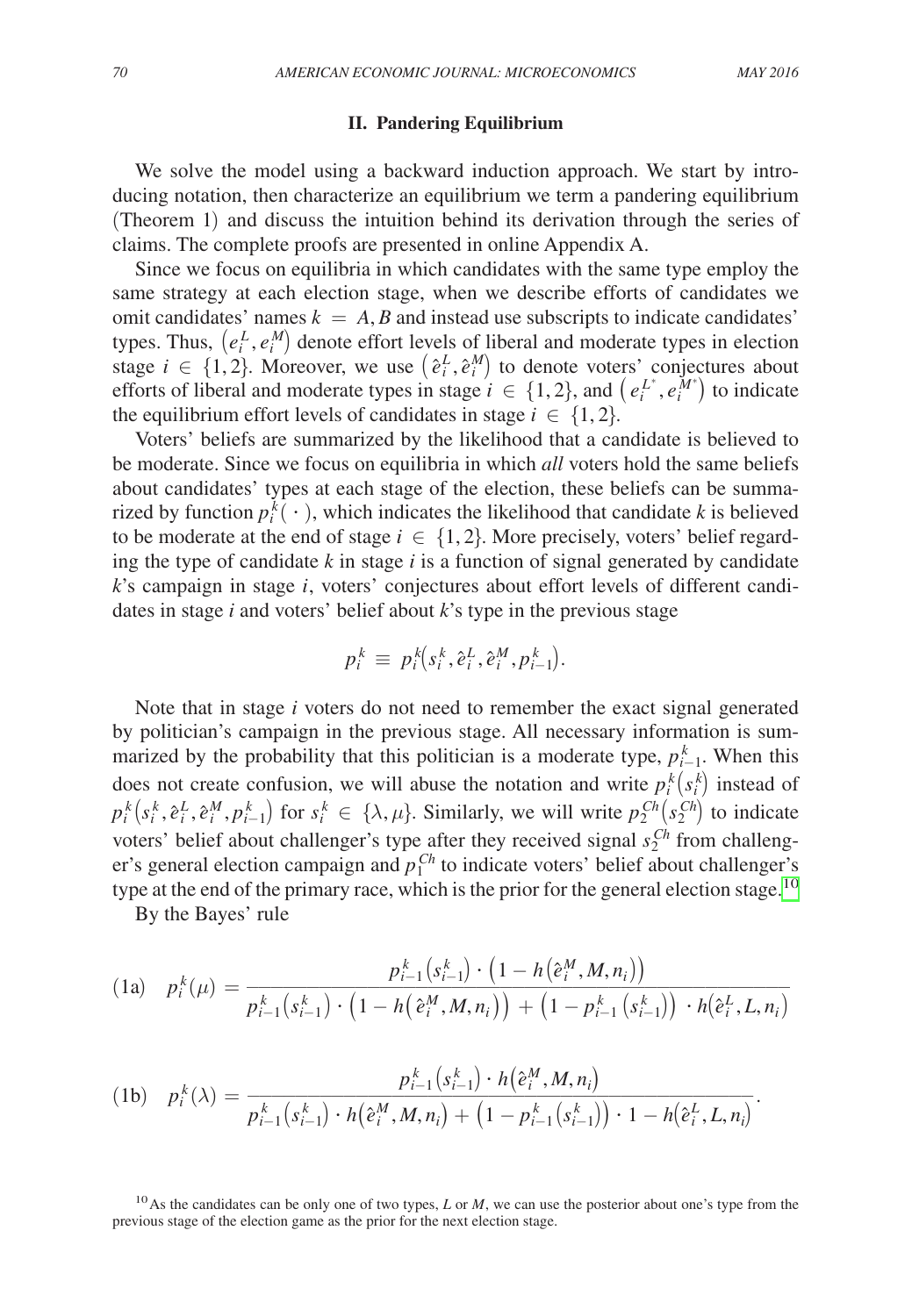We let  $Eu(z_j, p_1^k(s_1^k))$  denote the expected utility of the voter who has ideal point  $z_j$  when the winner of the primary stage is a candidate *k* who generated a signal  $s_1^k$  in the primary campaign and, thus, is believed to be moderate with probability  $p_1^k(s_1^k)$ .

Finally, the chances of the challenger winning the general election can be summarized by a function  $W(p_2^{Ch}(s_2^{Ch}))$ , which we refer to as the *winning general election function*. This function specifies the likelihood that the challenger who is believed to be moderate with probability  $p_2^{\text{Ch}}(s_2^{\text{Ch}}) \in [0,1]$  at the end of the general election campaign wins the final vote.

Claim 1: *Assume that the parameters of the election game satisfy assumptions*  (*A*2) *and* (*A*4)*. Then*, *the probability that the challenger wins the general election is strictly increasing in the belief she is a moderate type at the culmination of the general election campaign.*

Claim 1 asserts that the higher the likelihood that the challenger is moderate, the higher are her chances of winning the election. Depending on the beliefs about challenger's type at the end of the general election campaign,  $p_2^{\text{Ch}}(s_2^{\text{Ch}})$ , the winning general election function can be written as

general electron function can be written as  
\n(2) 
$$
W(p_2^{Ch}(s_2^{Ch})) = F\left[\frac{R^2 - p_2^{Ch}(s_2^{Ch}) \cdot M^2 - (1 - p_2^{Ch}(s_2^{Ch})) \cdot L^2}{2 \cdot (R - p_2^{Ch}(s_2^{Ch}) \cdot M - (1 - p_2^{Ch}(s_2^{Ch})) \cdot L)}\right],
$$

where  $F$  is the CDF of the location of the median voter. Assumptions (A2) and (A4) guarantee that the argument and, thus, the winning general election function itself is strictly increasing in  $p_2^{Ch}(s_2^{Ch})$ . Moreover,

$$
(3) \t\t 0 < W(0) < W(1) < 1,
$$

where *W*(0) denote the likelihood that the challenger who was revealed to be liberal for sure wins the general election and, similarly, *W*(1) denotes the likelihood that the challenger who was revealed to be moderate for sure wins the general election. Last inequality (3) means that both liberal and moderate candidates, if their types were revealed at some stage of the election game, have a positive but less than one chance of winning the general election.  $\frac{1}{2}$ 

Define  $(x, y) \in (0, 1) \times (0, 1)$  that satisfy system of equations (4a) and (4b):

(4a)  
\n
$$
\begin{cases}\nh_x(x, M, n_1) \cdot \left[\frac{3 - h(x, M, n_1)}{4} W(p_2^{Ch}(\mu)) - \frac{1 - h(x, M, n_1)}{4} W(1)\right] = 1 \\
h_y(y, L, n_2) \cdot \left[W(p_2^{Ch}(\mu)) - W(0)\right] = 1,\n\end{cases}
$$

where

where  
(5) 
$$
p_2^{Ch}(\mu) = \frac{h(x, M, n_1)}{h(x, M, n_1) + h(y, L, n_2)}.
$$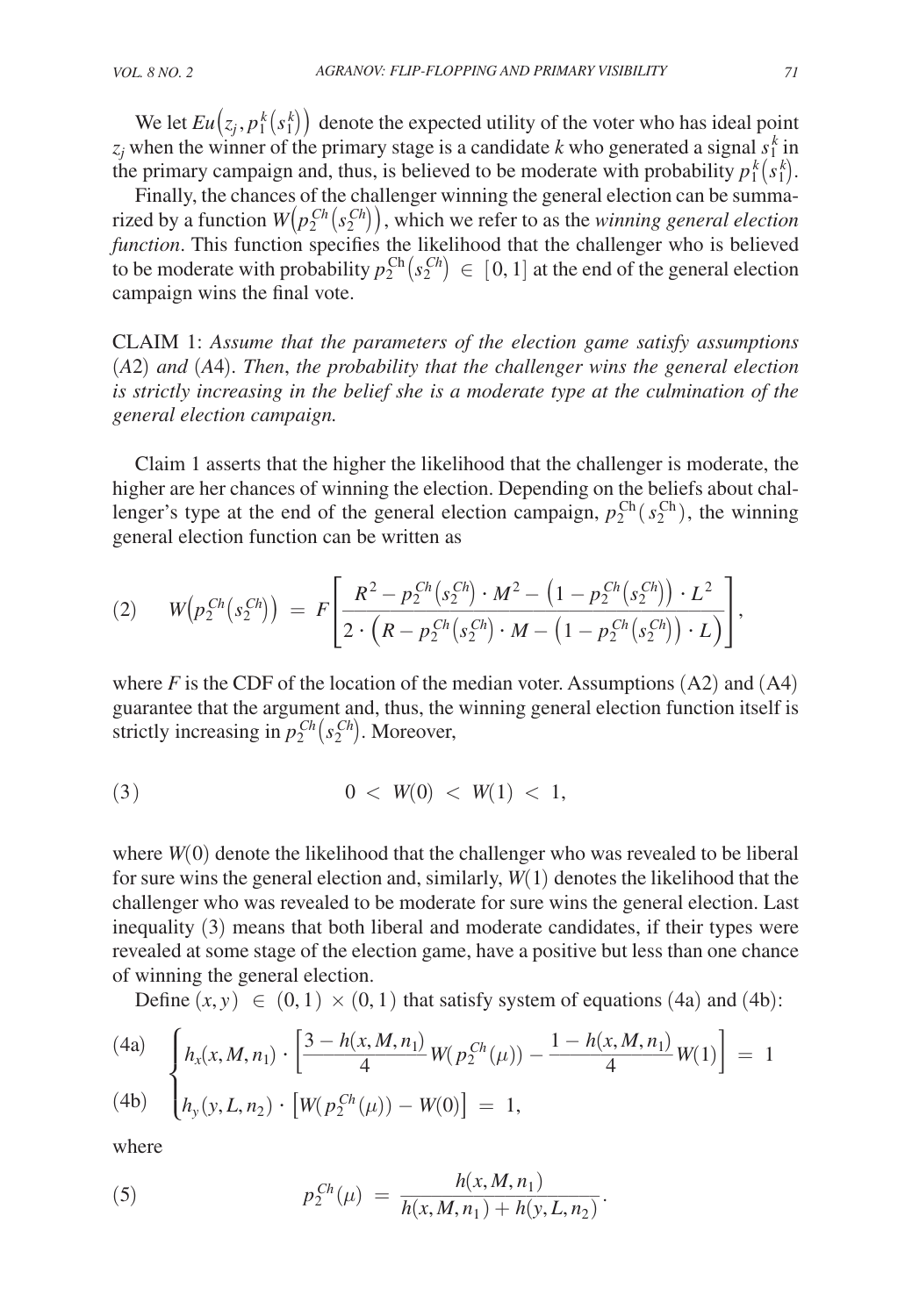Further, for any  $(x, y) \in (0, 1) \times (0, 1)$  that satisfy system of equations (4a) and (4b), define the cutoff value  $\overline{M} = \gamma(x, y) \cdot L + (1 - \gamma(x, y)) \cdot R$ , where  $p_2^{Ch}(\mu)$  is defined by equation (5), and function  $\gamma$  : (0, 1)  $\times$  (0, 1)  $\rightarrow$  *R* is defined by equation (6)

(6)  
\n
$$
\gamma(x, y) = \frac{h(x, M, n_1) \cdot W(0) + h(y, L, n_2) \cdot [W(p_2^{Ch}(\mu)) - W(0)]}{W(1) + h(x, M, n_1) \cdot [W(1) - W(p_2^{Ch}(\mu))]}.
$$

Finally, define conditions  $(C1)$  and  $(C2)$  as follows:

condition  $(C1)$ :  $2W(0) > W(1)$  and function  $W(\cdot)$  is weakly concave

condition (C2): 
$$
Eu(z_i^*, 0) \ge Eu(z_i^*, 1)
$$
 where  $z_i^* = \begin{bmatrix} 0 & \text{if } M \le \overline{M} \\ \overline{d} & \text{if } M > \overline{M} \end{bmatrix}$   
Conditions (C1) and (C2) play important roles in ensuring that the majority of the

registered Democrats support the candidate whose type is uncertain over the candidate who was revealed to be moderate during the primary campaign (see detailed discussion in Claim 4). To preview this discussion, condition (C1) puts an upper bound on the advantage of a revealed moderate over a revealed liberal candidate in terms of likelihood of winning the general election stage. Condition (C2) identifies which Democratic voter has the "biggest hesitation" (smallest difference in expected utility terms) when choosing between a revealed liberal and a revealed moderate in the primary election: when the moderate candidate is relatively liberal,<br> $M \leq \overline{M}$  then it is the most liberal voter  $z = 0$  who "hesitates" the most however.  $M \leq \overline{M}$ , then it is the most liberal voter  $z_j = 0$  who "hesitates" the most; however, if the moderate candidate is relatively conservative  $M \geq \overline{M}$ , then it is the most if the moderate candidate is relatively conservative,  $M > \overline{M}$ , then it is the most If the moderate candidate is relatively conservative,  $\vec{m} >$  conservative median Democrat  $\vec{d}$  who "hesitates" the most.

THEOREM 1: *Assume that the parameters of the election game satisfy assumptions* (*A*1)*–*(*A*6) *and conditions* (*C*1) *and* (*C*2)*. Then*, *there exists a Pandering Equilibrium*, *in which effort levels of candidates are*  $(e_1^{M^*}, e_1^{L^*}, e_2^{M^*}, e_2^{L^*})$  $= (x, 0, 0, y)$ *, where*  $(x, y)$  are defined above. If  $s_1^l = \mu$  and  $s_1^k = \lambda$ *, then candidate k wins the primary election for sure.*

Theorem 1 asserts that there exists an equilibrium in which in the primary campaign liberal politicians exert no effort, while moderate ones mimic liberal types to some extent. If one candidate generates liberal  $\lambda$  signal, while another generates moderate  $\mu$  signal, then the former wins the primary race for sure, becomes the nominee of the Democratic party (challenger) and advances to the general election stage. If the Democratic nominee generated moderate signal in the primary race and still won the primary, then irrespectively of her type, she puts no effort in the general election campaign. If, however, the Democratic nominee generated the liberal signal and won the primary, then her behavior in the general election depends on her type: moderate challenger puts no effort, while liberal challenger mimics moderate to some extent and puts positive amount of effort.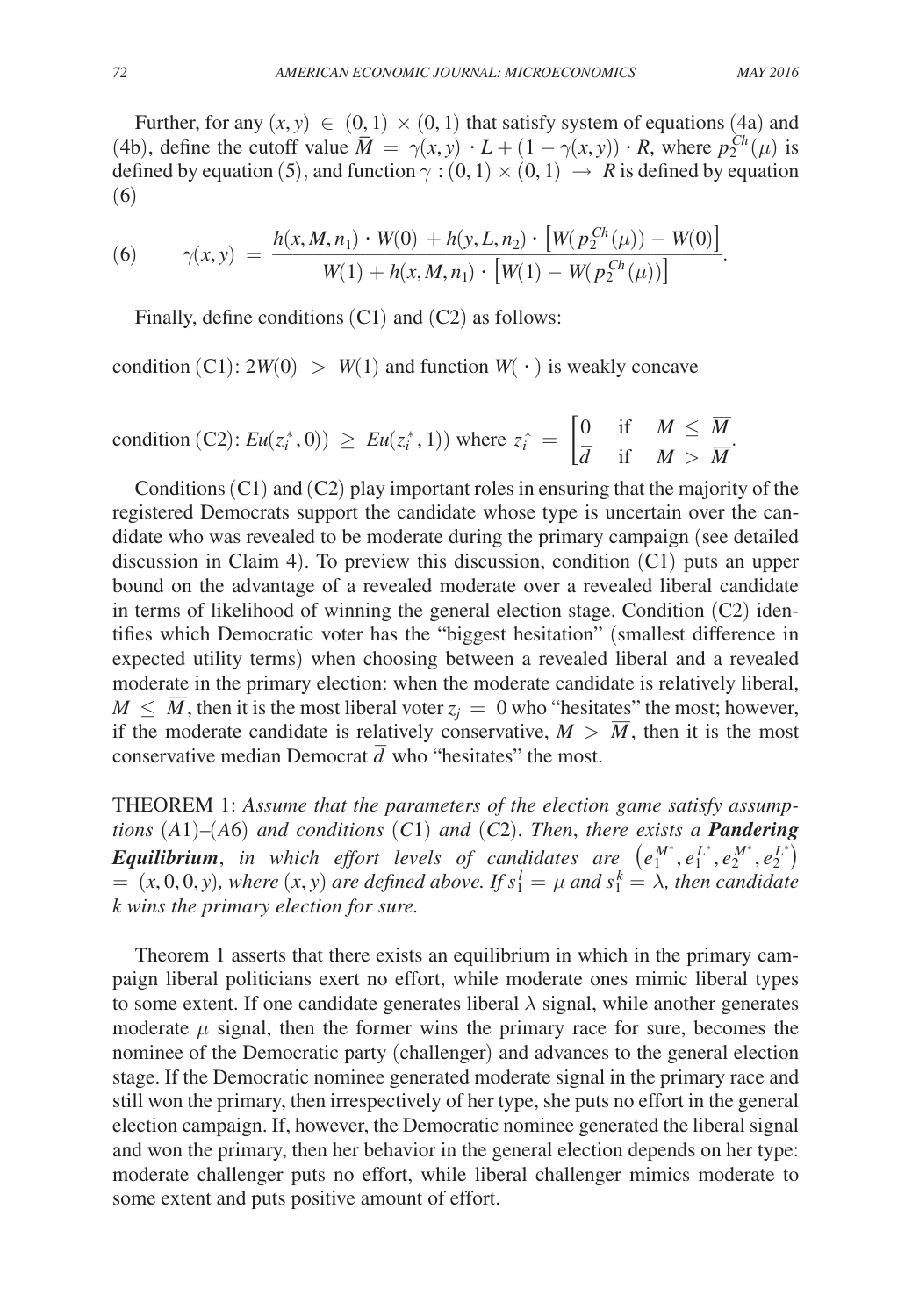In the remainder of this section, we discuss main trade-offs faced by the voters and the candidates at different stages of the election game and provide intuition for the conditions  $(C1)$  and  $(C2)$ . We start by analyzing the challenger's behavior during the general election campaign (Claims 2 and 3), then discuss voters' behavior in the primary election (Claim 4) and, finally the behavior of Democratic candidates during the campaign that precedes the primary election (Claim 5).

# A. *Challenger's Behavior in the General Election*

The challenger's behavior during the general election campaign depends on voters' belief about her type carried over from the primary election.

Claim 2: *Assume that the parameters of the election game satisfy assumptions*  (*A*1)*–*(*A*6)*. If the belief about challenger's type at the beginning of the general election stage is degenerate,*  $p_1^{Ch} = 0$  *or*  $p^{Ch} = 1$ *, then she exerts no effort irrespectively of her type. If*, *however*, *voters have even a small doubt about challenger's type after the primary race, i.e.,*  $p_1^{Ch} \in (0,1)$ *, then the unique equilibrium in the general election subgame prescribes the moderate challenger to exert no effort and the liberal challenger to put positive effort in mimicking the moderate type*, *where the amount of mimicking*  $e_2^{L^*}$  *is determined by equation* (3*b*) and

The amount of mimicking 
$$
e_2
$$
 is determined by equation (3*v*) and  
\n
$$
p_2^{Ch}(\mu) = \frac{p_1^{Ch}}{p_1^{Ch} + (1 - p_1^{Ch}) \cdot h(e_2^{L^*}, L, n_2)}.
$$
\nTo limit Claim 2, suppose that vertex conjecture that the abal

To intuit Claim 2, suppose that voters conjecture that the challenger exerts efforts  $(\hat{e}_2^L, \hat{e}_2^M)$  in the general election campaign depending on her true type. Then, expected payoff of a moderate challenger if she exerts effort  $e_2^M$ , denoted by  $E\Pi^{t^{Ch}=M}(e_2^M)$ , can be written as

$$
E\Pi^{t^{Ch}=M}(e_2^M) = -e_2^M + W(p_2^{Ch}(\mu))
$$
  
- h(e\_2^M, M, n\_2) \cdot [W(p\_2^{Ch}(\mu)) - W(p\_2^{Ch}(\lambda))].

Similarly, expected payoff of a liberal challenger if she exerts effort  $e_2^L$ , denoted by  $E\Pi^{t^{Ch}=L}(e_2^L)$ , can be written as

$$
E\Pi^{t^{Ch}=L}(e_2^L) = -e_2^L + W(p_2^{Ch}(\lambda)) + h(e_2^L, M, n_2) \cdot [W(p_2^{Ch}(\mu)) - W(p_2^{Ch}(\lambda))],
$$

where  $p_2^{Ch}(\mu)$  and  $p_2^{Ch}(\lambda)$  are determined based on the voters' believed levels of candidates' efforts  $\hat{e}^L_2$  and  $\hat{e}^M_2$ , as specified in equations (1a) and (1b). In other words, by choosing to put in higher or lower effort, the challenger can change the likelihood of generating moderate and liberal signals but not voters' beliefs about her true type conditional on a received signal. Of course, in equilibrium, voters' beliefs are cor- $\text{rect and } e_2^{k^*} = e_2^k = e_2^k \text{ for } k \in \{L, M\}.$ 

The only beliefs  $(e_2^L, e_2^M)$  that are consistent with equilibrium behavior of challenger in the general election stage are the beliefs according to which the moderate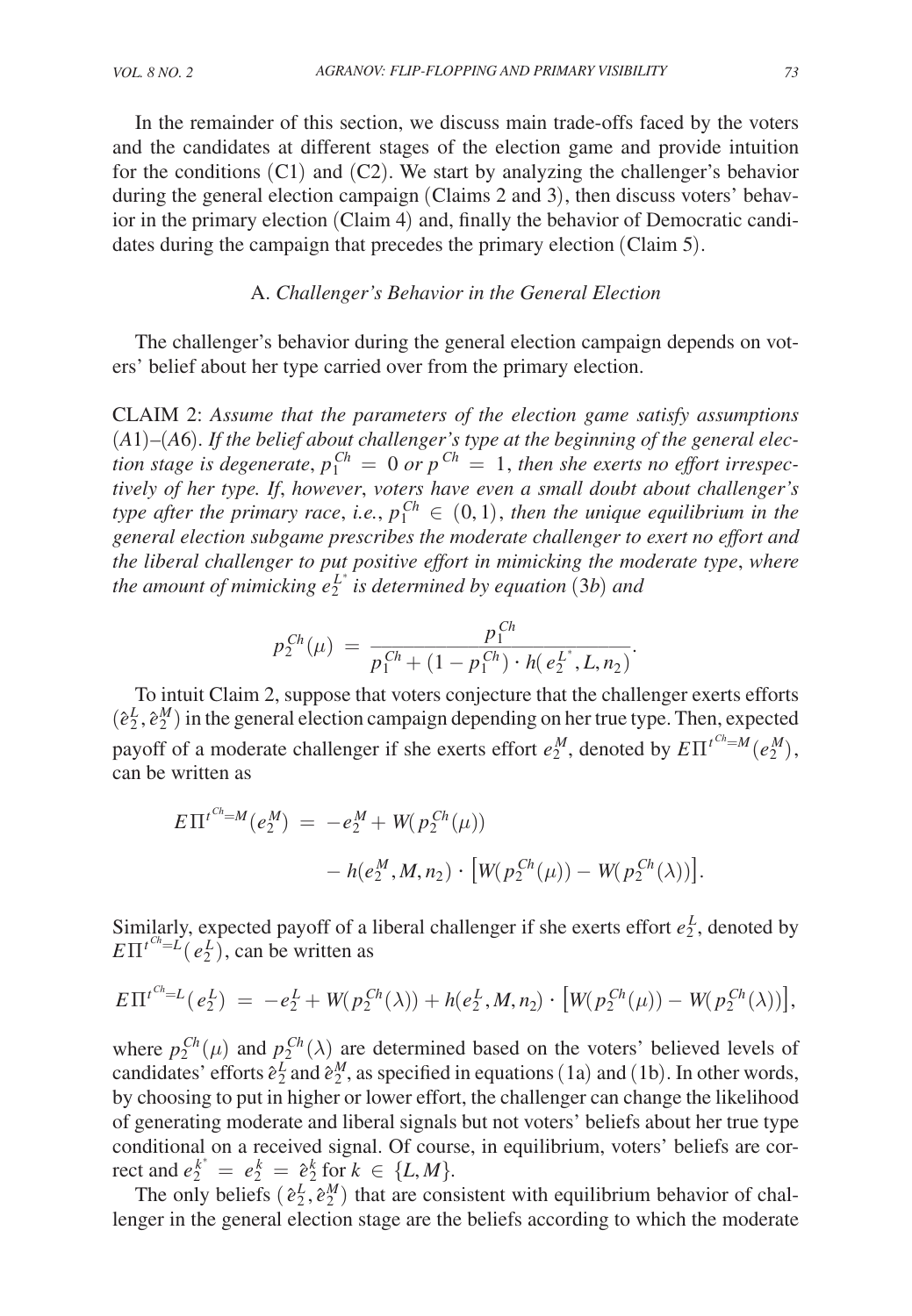signal  $\mu$  indicates higher chance that challenger is truly moderate than the liberal signal  $\lambda$ , that is,  $p_2^{Ch}(\mu) > p_2^{Ch}(\lambda)$ . This is the reason that the moderate challenger chooses zero effort, which means that a liberal signal observed during the general election campaign is perfectly informative,  $p_2^{Ch}(\lambda) = 0$ . The optimal amount of effort for the liberal challenger is determined by the conditions that equate marginal benefit of effort to the marginal cost:

$$
\frac{dE\Pi^{t^{Ch}=L}(e_2^L)}{de_2^L} = -1 + h_e(e_2^L, L, n_2) \cdot [W(p_2^{Ch}(\mu)) - W(0)].
$$

The marginal cost of extra unit of effort is one, while the marginal benefit takes into account both an increase in the likelihood of generating moderate signal and a higher chance of winning the general election conditional on a moderate rather than liberal signal being generated. The assumption  $h_e(0, L, n_2) \rightarrow \infty$  guarantees that a liberal challenger always mimics the moderate type to some extent. The uniqueness of optimal effort of a liberal challenger follows from the properties of the probability winning and scrutiny functions, since higher belief  $\hat{e}^L$  reduces the marginal benefit of effort for liberal challenger.

Next we explore how an optimal amount of mimicking depends on voters' beliefs about a challenger's type carried over from the primary election,  $p_1^{Ch}$ .

Claim 3: *Assume that the parameters of the election game satisfy assumptions*  (*A*1)*–*(*A*6) *and voters are uncertain about a challenger's type at the beginning of the*  general election stage,  $p_1^{Ch} \in (0,1)$ . Then, the liberal challenger exerts more effort *in pretending to be moderate during the general election campaign when prior on her being moderate at the beginning of the general election campaign is higher:*

$$
\frac{de_2^{L^*}}{dp_1^{Ch}} > \ 0.
$$

To gain intuition for Claim 3, first note that absent any effort, either politician generates the signal associated with their type. Politicians must exert effort to obfuscate their type. As is often the case in signaling problems, both agents would like to appear to be the same type, in this case, the moderate type. So, the moderate type makes no effort obfuscating this signal and generates the moderate signal for sure. The liberal type's returns from generating the misleading moderate signal will then depend on the prior in the following way. Conditional on generating the moderate signal, the liberal type can be either moderate or a liberal type who, through effort, generated the moderate signal. The stronger the prior on the moderate type, the more weight the electorate place on the former of these possibilities and the greater the belief from generating the moderate signal. In contrast, regardless of the prior belief, liberal signal reveals that the challenger is liberal for sure. This leads the liberal type to exert more effort when the prior on her being moderate is higher.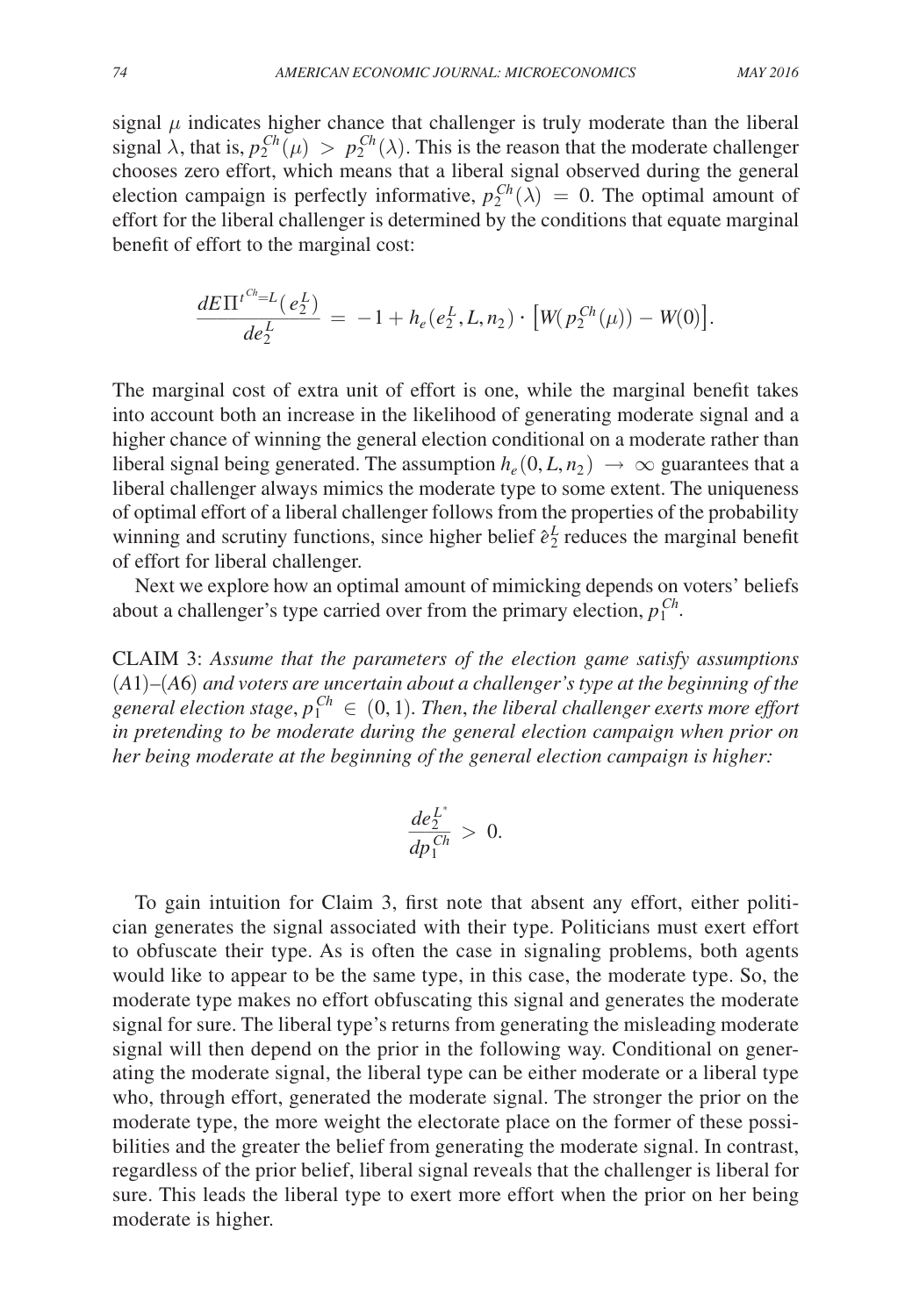One of the important assumptions that Claim 3 uses is (A1c), which states that a candidate that exerts no effort generates signal corresponding to her type for sure.<sup>11</sup> To highlight the role of this assumption, consider a modified election model, in which a candidate that exerts no effort has a small but positive chance of generating a signal opposite from her type, that is,  $h(0, t, n) = \epsilon > 0$ . All the remaining assumptions are the same as in the basic election model. Then, the optimal effort of the liberal challenger in the general election stage is a single-peaked function, which starts and finishes at zero for the degenerate beliefs  $p_1^{Ch} = 0$  and  $p_1^{Ch} = 1$ , respectively. However, as  $\epsilon$  approaches zero, the peak of this function shifts to the right, that is,  $p_1^{Ch}$  that maximizes  $e_2^{L^*}(p_1^{Ch})$  approaches one. In particular, for  $\epsilon = 0$ , the optimal effort of the liberal challenger is strictly increasing in  $p_1^{Ch}$  on the domain  $(0, 1)$  but drops discontinuously at  $p_1^{Ch} = 1$  to zero. We refer the reader to online Appendix B for the formal statement and proof of this result.

# B. *Primary Stage*

Now that we have determined the challenger's behavior in the general election stage, we move back to the primary stage and discuss the behavior of primary voters. If posteriors about Democratic candidates at the end of the primary campaign are the same, then candidates are indistinguishable in the voters' eyes and each candidate wins the nomination with equal probability. If, however, voters choose between a moderate for sure candidate and a candidate of uncertain type, then the uncertain type wins the nomination and advances to the general election stage.

Claim 4: *Assume that the parameters of the election game satisfy assumptions*  (*A*1)*–*(*A*6) *and conditions* (*C*1) *and* (*C*2)*. Then*, *a Democrat who is believed to be moderate for sure at the culmination of the primary campaign period loses against a Democrat whose type is uncertain.*

Primary voters are forward-looking and, thus, evaluate candidates running in the primary election taking into account both candidate's ideology and her behavior in the general election campaign. All registered Democrats can be classified into two groups according to their rankings of candidates' types:

Group 1 "Liberal Democratic Voters"  $u(z_j, L) > u(z_j, M) > u(z_j, R)$ Equivalently according to their rankings of candidates' types:<br>
Group 1 "Liberal Democratic Voters"  $u(z_j, L) > u(z_j, M) > u(z_j, R)$ .<br>
Group 2 "Conservative Democratic Voters"  $u(z_j, M) > u(z_j, L) > u(z_j, R)$ .

The exact location of most conservative Democrat  $\overline{z}$  determines the composition of the Democratic party. If  $\overline{z} \leq \frac{L + M}{2}$ , then the Democratic party consists of liberal Democratic voters only, while if  $\overline{z} \in \left(\frac{L+M}{2}, \frac{L+R}{2}\right)$ , then both liberal and conservative Democratic voters are present.

<span id="page-14-0"></span><sup>&</sup>lt;sup>11</sup>We thank an anonymous referee for suggesting we explore this further.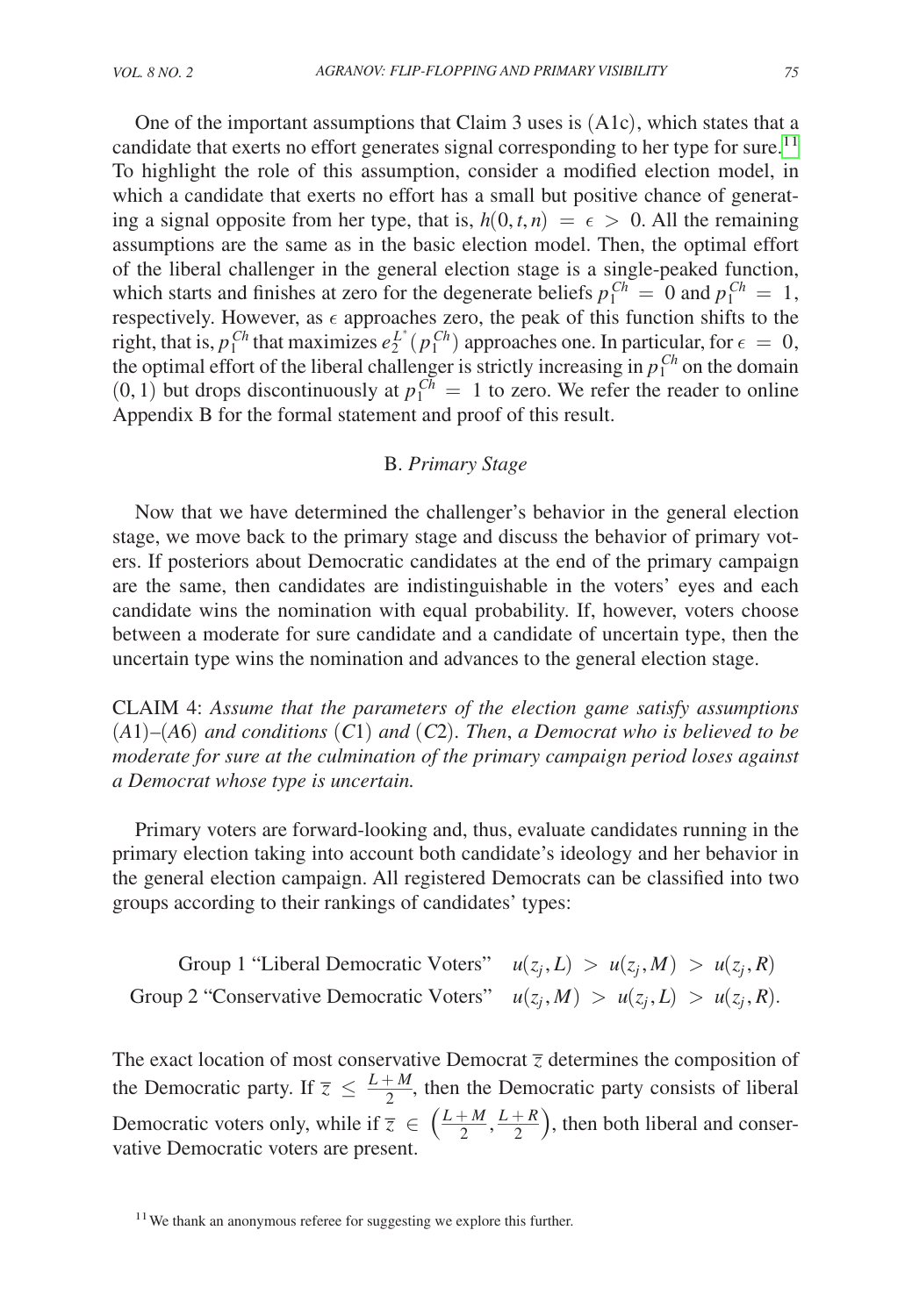To see why a moderate candidate loses against an uncertain type in the primary election, we will consider the behavior of each of the groups separately. For a voter with ideal policy  $z_j \in [0, \overline{z}]$ , define by  $S(z_j)$  the difference in expected utility between the scenario in which the Democratic nominee is a candidate *k* who, at the end of the primary stage, is believed to by moderate with probability  $p_1^k \in (0,1)$ , and the scenario in which the Democratic nominee is candidate *l* who is for sure moderate,  $p_1^l = 1$ . This difference can be written as

$$
S(z_j) = \epsilon \cdot [u(z_j, R) - u(z_j, M) + \psi \cdot (u(z_j, L) - u(z_j, R))],
$$

where  $\psi =$  $(1-p_1)\cdot W(0)+\frac{1}{2}$  $p(z_j) = e^{\lambda} [u(z_j, \mathbf{A}) - u(z_j, \mathbf{M}) + \psi^{\lambda} (u(z_j, L) - u(z_j, \mathbf{A}))],$ <br>  $p(z_j) + p(y_j) + \frac{p_1(1 - p_2(\mu))}{p_2(\mu)} \cdot (W(p_2(\mu)) - W(0)) \in (0, 1) \text{ and } \epsilon = W(1) - \epsilon$ <br>  $p(z_j) \geq 0 \text{ and, thus, will support a sure.}$  $p_1 \cdot W(p_2(\mu)) > 0.$ 

Conservative Democratic voters have  $S(z_i) < 0$  and, thus, will support a sure moderate over a candidate with uncertain type in the primary.[12](#page-15-0) On the contrary, liberal Democratic voters support the uncertain over the sure moderate type provided that conditions (C1) and (C2) hold. In addition, these conditions guarantee that liberal Democratic voters constitute a majority of voters in the Democratic party.

To understand the role of conditions  $(C1)$  and  $(C2)$ , consider the trade-off that liberal Democratic voters face. Just like any other voter in this game, liberal Democratic voters weigh relative importance of two factors that jointly determine their payoffs: candidates' ideology and their chances of winning the general election conditional on behaving optimally in the general election stage. In terms of ideology, liberal Democratic voters prefer a liberal over a moderate candidate, and, consequently, a candidate with an uncertain type over the moderate one. However, the latter has a higher chance of winning the general election if nominated than the former for any given level of the general election prominence  $n_2$ . The condition (C1) puts a restriction on how much more likely a sure moderate is to win the general election compared with a sure liberal challenger, which bounds an advantage that the moderate type has over the liberal ones in terms of likelihood of winning the general election. The condition (C2) distinguishes between two cases according to the location of the moderate candidate. If a moderate type is ideologically "close" to a liberal type, then it is enough to ensure that the most liberal Democratic voter,  $z_i = 0$ , prefers to nominate liberal over moderate type to guarantee that so do all other liberal Democratic voters. However, if a moderate type is ideologically far away from a liberal type, then as long as the most conservative median Democrat supports a liberal over a moderate type for the nomination, so will all other liberal Democratic voters.

<span id="page-15-0"></span>Claim 5: *Assume that the parameters of the election game satisfy assumptions*  (*A*1)*–*(*A*6) *and conditions* (*C*1) *and* (*C*2)*. Then*, *there exists an equilibrium*, *in which a liberal politician puts no effort in the primary campaign*, *while a moderate politician mimics behavior of a liberal one to some extent. The optimal amount of*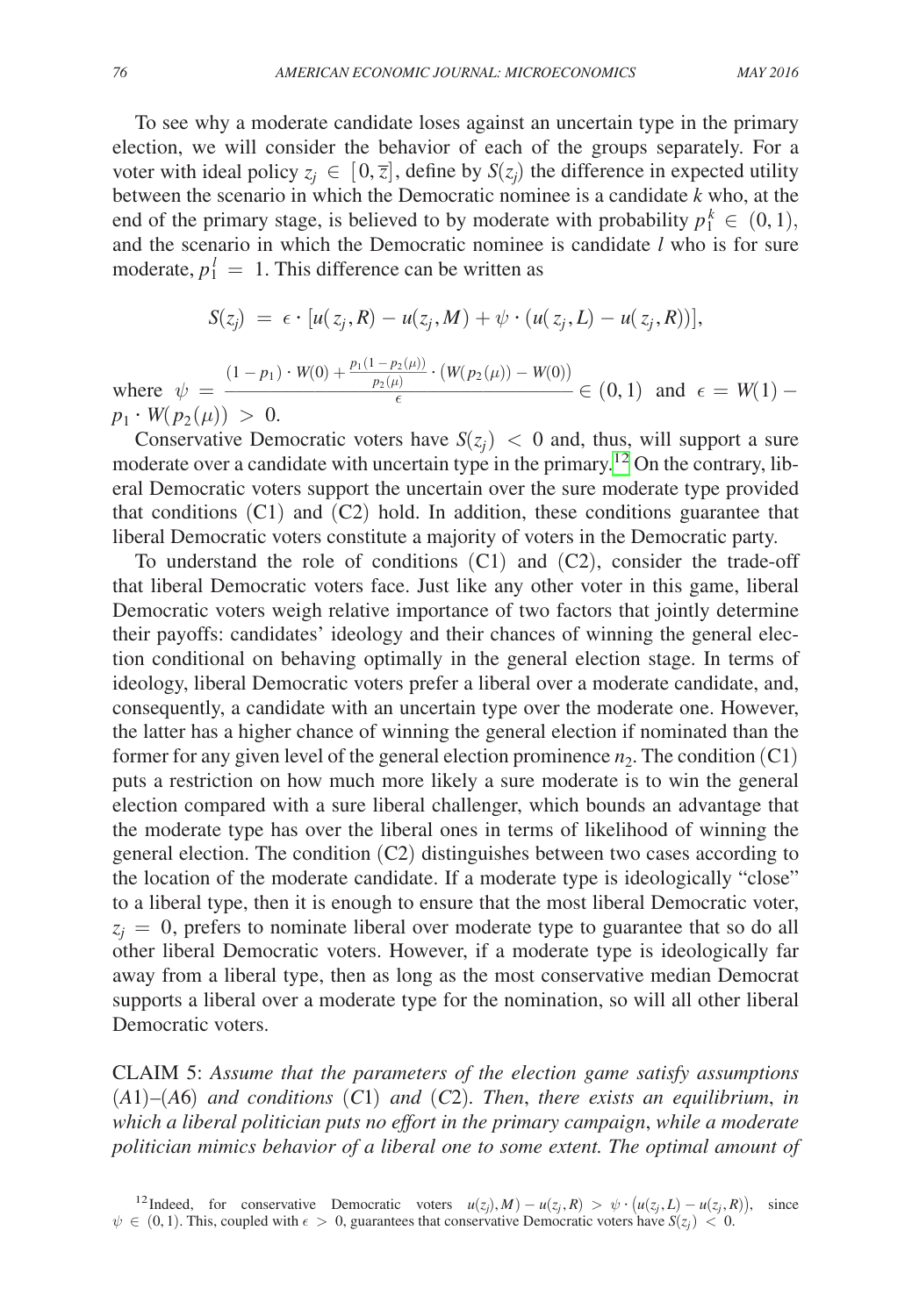*mimicking is determined by the equation*  $(3a)$ , and  $p_2^{Ch}(\mu)$  is determined by equa*tion* (4)*.*

The final step in the characterization of the pandering equilibrium (Claim 5) naturally follows from the behavior of the primary voters. Indeed, winning the primary election is a necessary step in winning the general election. Since primary voters reward politicians who are closer in the ideology to the policy preferred by the median Democrat, liberal types are happy to exert no effort in the primary campaign and moderate types have an incentive to mimic liberal types by exerting positive effort.

### **III. Comparative Statics of Pandering Equilibrium**

In this section we consider how optimal behavior of politicians changes in response to changes in the environment, as captured by changes in the prominence levels of the primary and the general election campaigns,  $(n_1, n_2)$ . We then use these comparative statics results to derive the "divisive-primary" effect.

For the purpose of deriving comparative statics results, we will introduce one more restriction on the shape of the scrutiny function:

$$
\text{condition (C3):} -h_{ee}(e,t,n) \cdot h(e,t,n) \geq h_e^2(e,t,n) \quad \forall e \in [0,1].
$$

The condition (C3) focuses on the subset of scrutiny functions that exhibit a relatively high degree of concavity. This condition ensures that equilibrium effort levels of the candidates can be ranked according to visibility of the primary race. For instance, if  $h(e, t, n) = \phi(n) \cdot e^a$ , where  $\phi(n) \in (0, 1)$  and  $\phi'(n) < 0$ , then condition (C3) is satisfied as long as  $a \in (0, \frac{1}{2}]$ .

Claim 6: *Assume that the parameters of the election game satisfy assumptions*  (*A*1)*–*(*A*6), *conditions* (*C*1)*–*(*C*3), *and voters and candidates are playing the pandering equilibrium described in Theorem* 1*. Then*, *we expect less pandering by both types of candidates in elections with more prominent primary races. That is*, *moder*ate candidates exert less effort in the primary race,  $\frac{\partial e_1^{M^*}}{\partial n_1} < 0$ , and liberal challeng*ers exert less effort in the general election race,*  $\frac{\partial e_L^{L^*}}{\partial n_1}$  *< 0. Moreover, voters believe the likelihood that a moderate type generates signal* λ *in the primary and signal* μ *in the general election is lower when the primary race is more prominent.*

Intuitively, higher prominence of the primary race has two effects. First, it decreases the proportion of moderate candidates who reach the general election, as voters are better at detecting and filtering moderates in the primary race. Moderate candidates react to this by putting less effort in mimicking liberals in the primary race. Second, it discourages liberal challengers from exerting effort in the general election stage since voters put lower probability on the challenger being a moderate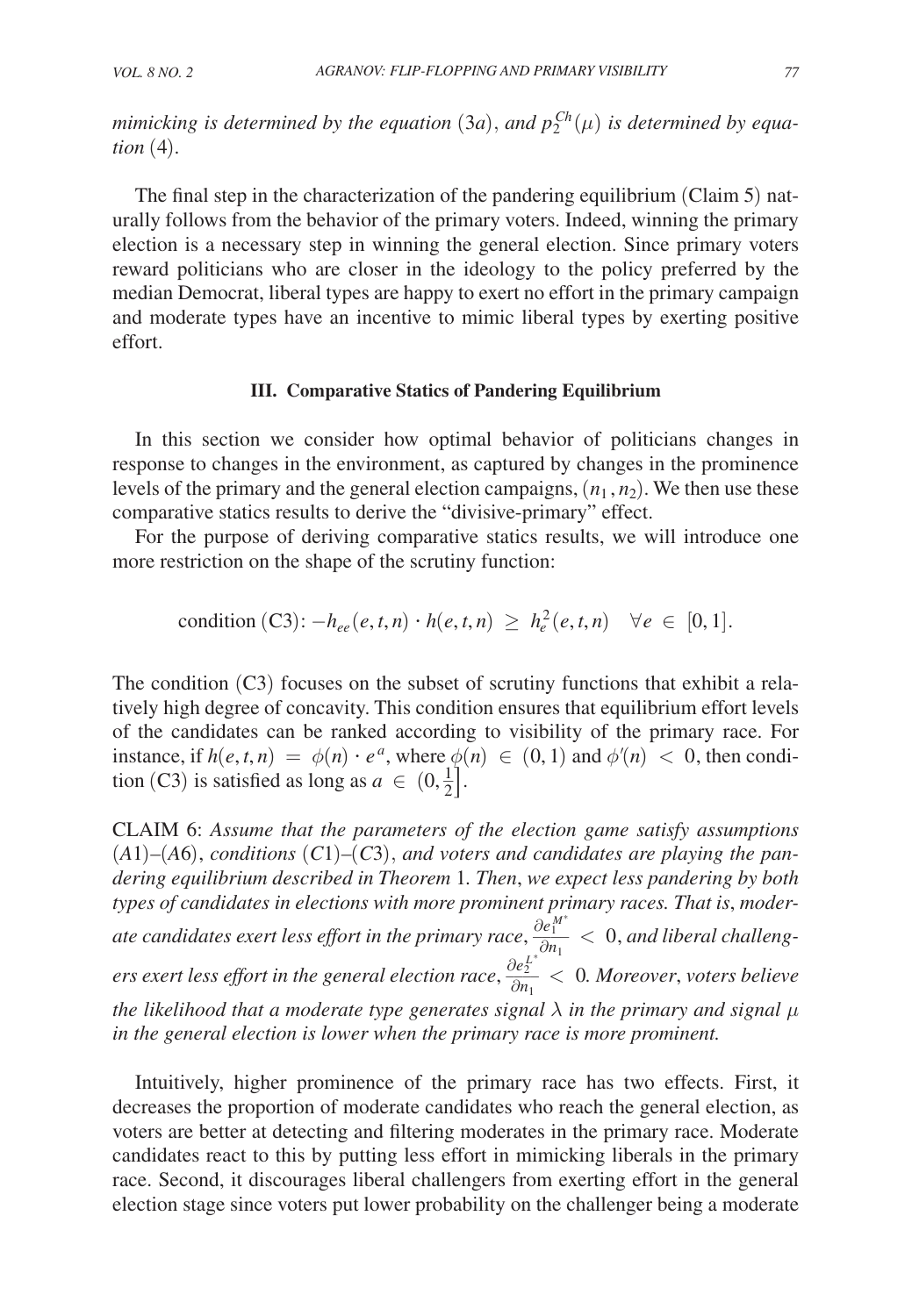type after observing a liberal signal in the more prominent primary race (see Claim 3). The first effect decreases the likelihood that a liberal signal in the primary and a moderate signal in the general election is coming from the moderate type, while the second effect works in the opposite direction. The first effect, however, dominates the second one due to only partial adjustment of the effort level on the part of liberal challengers. Therefore, voters believe that the likelihood that a moderate candidate produced a liberal signal in the primary and a moderate signal in the general election is smaller when the candidates' selection process in the primary stage is more intense.

This comparative statics result translates directly into the chances of the Democratic Party to win the general election as described in Claim 7.

Claim 7: *"Divisive Primary Effect." Assume that the parameters of the election*  game satisfy assumptions  $(A1)$ – $(A6)$ , conditions  $(C1)$ – $(C3)$ , and voters and can*didates are playing the pandering equilibrium described in Theorem* 1*. Then*, *the higher the prominence of the primary election race*, *the lower are the chances of the Democratic Party to win the general election.*

Primaries with high visibility affect the probability of a Democrat to get elected through two distinct channels. First, primaries with high visibility make it harder for a moderate candidate to obtain the nomination, since these candidates are more likely to be detected and defeated by liberals in the primary race. Second, liberal candidates that obtain the nomination are handicapped in the general election campaign because of the informative prior they carry over after the informative primaries as described by Claim 3. Both effects are detrimental to the Democratic Party, which loses overall elections more often when primaries are more visible.

Finally, Claim 8 speaks to the effect of increasing general election visibility on the equilibrium behavior of candidates and chances of the Democratic Party to win the election.

Claim 8: *Assume that the parameters of the election game satisfy assumptions*   $(A1)$ – $(A6)$ , *conditions*  $(C1)$ – $(C3)$ , *and voters and candidates are playing the pandering equilibrium described in Theorem* 1*. Then*, *in the elections with a more prominent general election race*, *we expect moderate candidates to put in more effort in*  the primary campaign,  $\frac{\partial e_1^{M^*}}{\partial n_2} > 0$ , and liberal challengers to be revealed as liberals *more often during the general election campaign*,  $\frac{dh(e_2^{L^*}, L, n_2)}{dn_2} < 0$ .

In the elections, in which the second (general election) stage is more visible, moderate candidates factor in that liberal challengers are going to lose more often in the second stage, because voters subject them to a higher scrutiny process. This increases the chances of moderates winning the general election vote conditional on obtaining nomination, which provides an extra incentive to invest in winning the primary. This motivates moderate candidates to put in higher effort in the primary campaign when general elections are more prominent.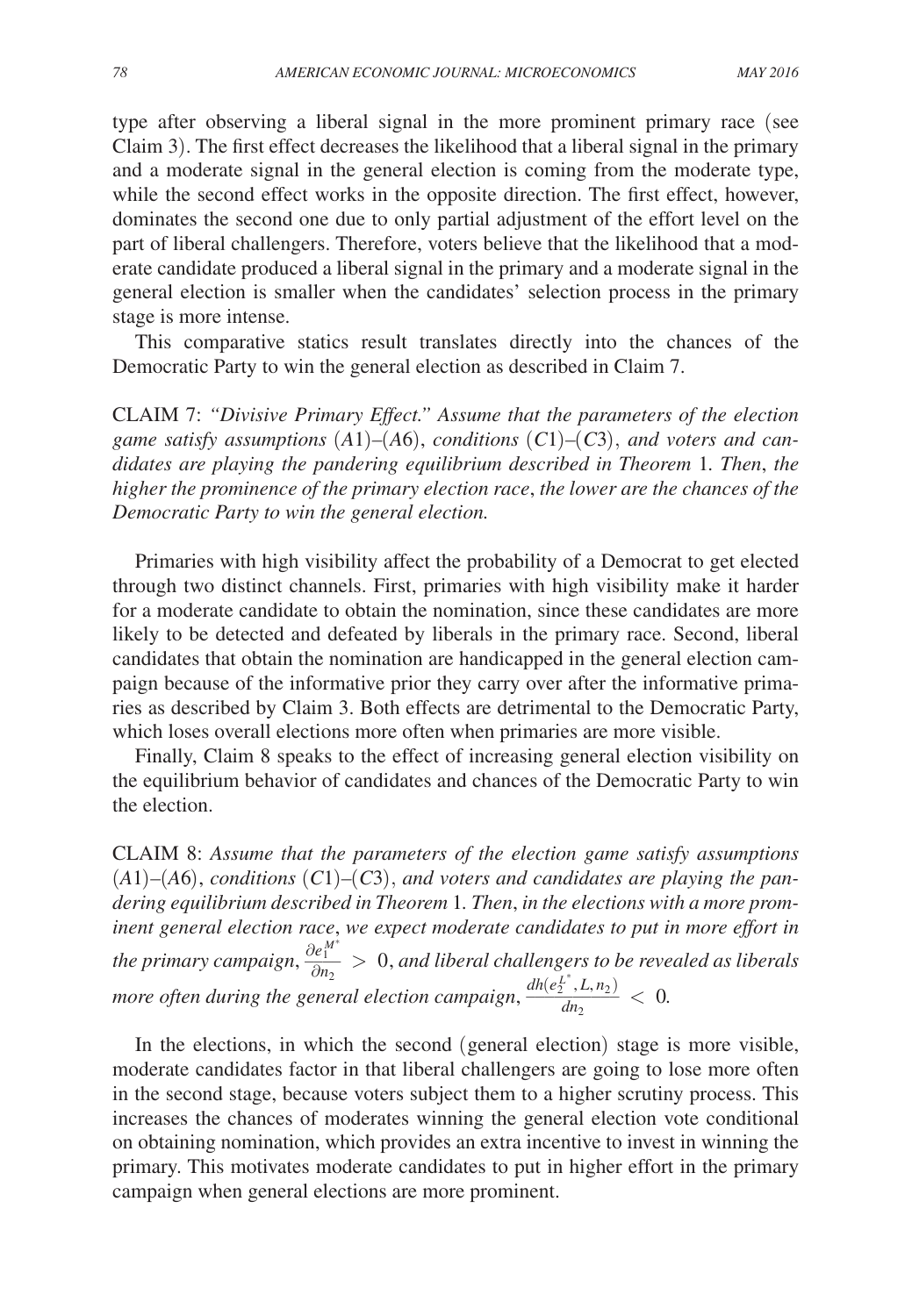### **IV. Extensions of the Model**

In this section, we consider two extensions of the basic model developed above. The first extension revisits the informational structure of the model and explores the situation in which part of the general election electorate is ignorant about events that transpire during the primary election. The second extension takes a first step at exploring how primary prominence is determined and studies the game, in which candidates can affect primary visibility via costly investments.

### A. *Information Structure*

In this extension, we explore how robust pandering equilibrium is to the changes in the information structure of the election game. In particular, we consider the situation, in which only registered Democrats,  $z_i \in [0, \overline{z}]$ , observe signals generated by candidates's campaigns in the primary. The remaining voters,  $z_i \in (\overline{z}, 1]$ , are ignorant about what has transpired during the primary and believe that any Democratic nominee has an equal chance of being a liberal or a moderate type. Besides this informational assumption, the remaining details about the election game are the same as in the basic model studied in Sections II to IV. We refer to this version of the election game as *the election game with partially informative primaries*. [13](#page-18-0)

Define  $(q, r) \in (0, 1) \times (0, 1)$  that satisfy system of equations (7a) and (7b):

(7a) 
$$
\int h_q(q, M, n_1) \cdot \frac{1}{2} W(p_2^{Ch}(\mu)) = 1
$$

Define 
$$
(q, r) \in (0, 1) \times (0, 1)
$$
 that satisfy system of equation  
\n(7a)  
\n
$$
\begin{cases}\n h_q(q, M, n_1) \cdot \frac{1}{2} W(p_2^{Ch}(\mu)) = 1 \\
 h_r(r, L, n_2) \cdot [W(p_2^{Ch}(\mu)) - W(0)] = 1,\n\end{cases}
$$

where

(8) 
$$
p_2^{Ch}(\mu) = \frac{1}{1 + h(r, L, n_2)}.
$$

Conditions  $(C1)$  and  $(C2)$  are defined the same way as in the basic model, where  $(q, r)$  defined by the system of equations (7a) and (7b) take place of  $(x, y)$  defined in Section III.

Theorem 2: *Consider the election game with partially informative primaries and assume that parameters of the game satisfy assumptions* (*A*1)*–*(*A*6) *and conditions*  (*C*1) *and* (*C*2)*. Then*, *there exists a Pandering Equilibrium*, *in which effort levels of candidates are*

$$
\big( \widetilde{e}^{M^*}_1, \widetilde{e}^{L^*}_1, \widetilde{e}^{M^*}_2, \widetilde{e}^{L^*}_2 \big) \ = \ \big( q, 0, 0, r \big),
$$

where  $(q, r)$  are defined by the system of equations (7a) and (7b). If  $s_1^l = \mu$  and  $s_1^k = \lambda$ , then candidate *k* wins the primary election for sure.

<span id="page-18-0"></span><sup>&</sup>lt;sup>13</sup> All the proofs are presented in online Appendix C.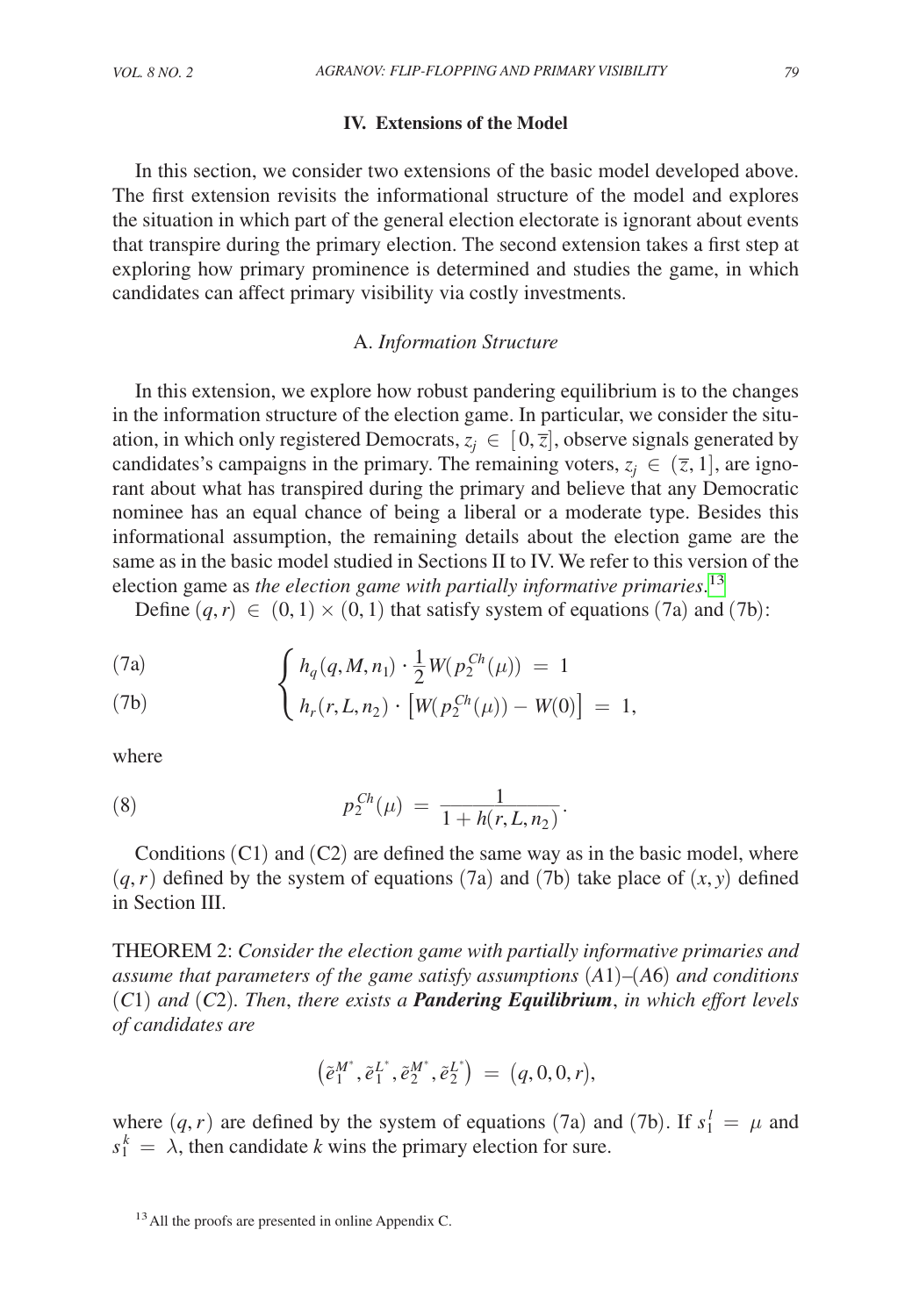Theorem 2 asserts that the existence of pandering equilibrium is robust to the change in the informational structure of the election game. In particular, in spite of the primaries being observed only by the subset of the electorate, moderate candidates exert positive effort during the primary campaign in order to increase chances of winning the primary, while liberal challengers exert positive effort in the general election just like in the basic election game.

Claim 9: *Effort levels of candidates in the election game with partially informative primaries are weakly higher than those in the basic election game*, *that is*,

$$
e_1^{M^*} < \tilde{e}_1^{M^*}
$$
 and  $e_2^{L^*} < \tilde{e}_2^{L^*}$ 

.

The main reason that candidates exert higher efforts in the election game with partially informative primaries compared to the basic model is the difference in median voter's beliefs regarding the challenger's type at the beginning of the general election stage. Since the most conservative Democratic voter is not too conservative (assumption (A4)), a median voter in the general election is not a registered Democrat and, thus, she does not observe primary campaign in the election model with partially informative primaries. Therefore, the median voter believes that the challenger is equally likely to be a moderate or a liberal type,  $\tilde{p}_1^{Ch} = \frac{1}{2}$ , where  $\tilde{p}_1^{Ch}$ denotes the belief of the voters with ideal points  $z_i \in (\overline{z}, 1]$  regarding the type of the challenger at the beginning of the general election stage in the game with partially informative primaries. On the contrary, in the basic election game, the median voter observes signals generated by candidates in the primary campaigns and updates her beliefs using the Bayes' rule. In particular, a challenger who generated a liberal signal in the primary campaign is believed to be a liberal type with higher chance than a moderate type,  $p_1^{Ch}(\lambda) = \frac{h(e_1^{M^*})}{1 + h(e_1)}$ is believed to be<br>  $\frac{h(e_1^{M^*}, M, n_1)}{1 + h(e_1^{M^*}, M, n_1)}$ <br>
imary campaign  $\frac{M, M, n_1}{M^*, M, n_1}$  <  $\frac{1}{2}$ , while a challenger who generated a moderate signal in the primary campaign is believed to be moderate for sure,  $p_1^{Ch}(\mu) = 1$ . Since liberal challengers exert higher efforts in the general election when their prior is higher (Claim 3), the liberal challenger will put in higher effort in the game with partially informative primaries than in the basic game,  $e_2^{L^*} < e_2^{L^*}$ . Moreover, since higher belief about a challenger's type has a direct effect on the likelihood of winning the general election for the moderate candidates,  $\frac{dp_L^{Ch}(\mu)}{L_c(h)}$  $\frac{d^{2}(\mu)}{dp_1^{Ch}} > 0$ and  $W(p_2^{Ch}) > 0$ , moderate candidates are incentivized to put in higher effort levels in the primary election in order to increase their chances of winning the primary and advancing to the general election stage, that is,  $e_1^{M^*} < \tilde{e}_1^{M^*}$ .

# Claim 10: *The chances of a Democrat winning the election are higher in the game with partially informative primaries than in the basic game.*

Several effects contribute to this result. First, moderate candidates win primary elections more often when primaries are partially informative, and this increases the chances of the Democratic party winning the general election as moderate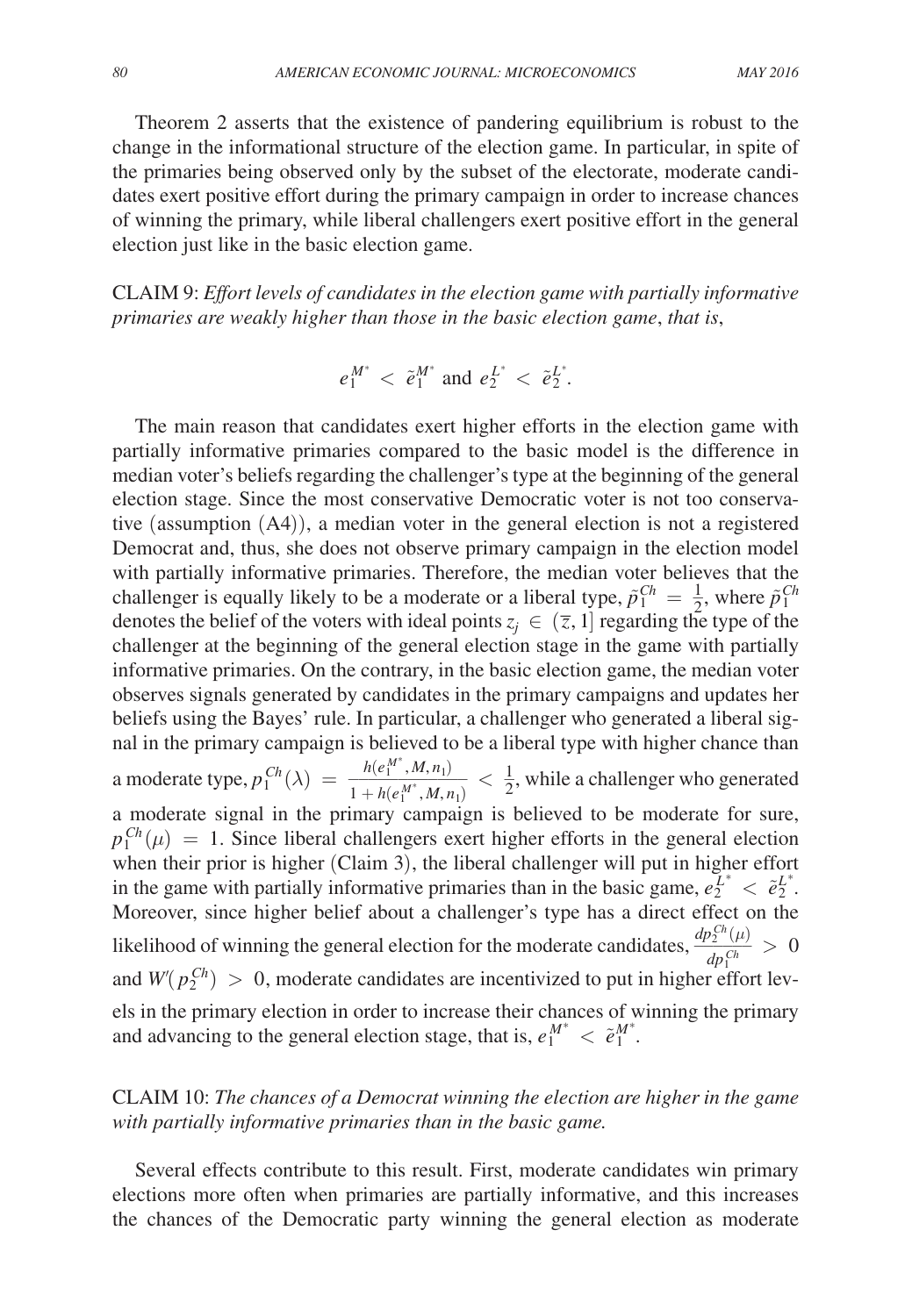challengers win the second stage more often than liberal challengers. Second, the median voter has higher belief about the challenger's type at the beginning of the general election stage when primaries are partially informative, compared with the basic model when a challenger generated a liberal signal during the primary campaign. This, in turn, increases the chances of winning the second stage for both moderate and liberal challengers who generate a moderate signal in the general election stage. Third, liberal challengers put in higher effort in the general election stage, and thus, increase even further their chances of winning the general election. Finally, the challenger who was revealed to be moderate in the primary and still won the nomination has a lower chance of winning the general election when primaries are partially informative. This happens because the information revealed during the primary never gets to the median voter who is not registered Democrat. However, the first three positive effects outweigh the last negative effect, and, overall the chances of a Democrat winning the general election are higher when primaries are only partially informative.

# B. *Endogenous Primary Prominence*

While some characteristics of the political competition are less likely to be influenced by candidates' behavior (such as the capacity of voters to absorb information), there are other characteristics that are surely manipulable by candidates. For instance, candidates can spend financial and political resources to advertise the importance of a particular race through media outlets, and by this, affect how much time and attention voters devote to a particular race, which, in turn, will affect the prominence of the race. To explore these strategic considerations, we consider a modified election game, in which candidates can influence primary visibility via costly investment that precedes the primary race. This investment stage happens after candidates learn their types but before the primary campaign begins.

Specifically, after nature determines the types of candidates, each Democratic candidate privately and simultaneously chooses whether to invest an amount  $c > 0$ to increase primary visibility from level  $\underline{n}_1$  to  $\overline{n}_1$ , where  $\underline{n}_1 < \overline{n}_1 \le n_2$ . These to increase primary visibility from level  $n_1$  to  $n_1$ , where  $n_1 < n_1 \le n_2$ . These investments map probabilistically into the actual prominence level of the primary race: the probability that primary prominence is  $\overline{n}_1$  is higher when both candidates invest, intermediate if only one candidate invests, and the smallest when no candidate invests. To abstract away from additional signaling channel that such investments provide to candidates, we maintain the assumption that for any realized level of primary prominence, voters believe that each candidate is equally likely to be a moderate or a liberal type and each Democratic candidate holds the same beliefs about her opponent in the primary race. The remaining details of the election game are the same as in the basic model studied in Sections II to IV. We will refer to this version of the election game as *the election game with endogenous primary prominence*. [14](#page-20-0)

<span id="page-20-0"></span><sup>&</sup>lt;sup>14</sup> All the proofs are presented in online Appendix D.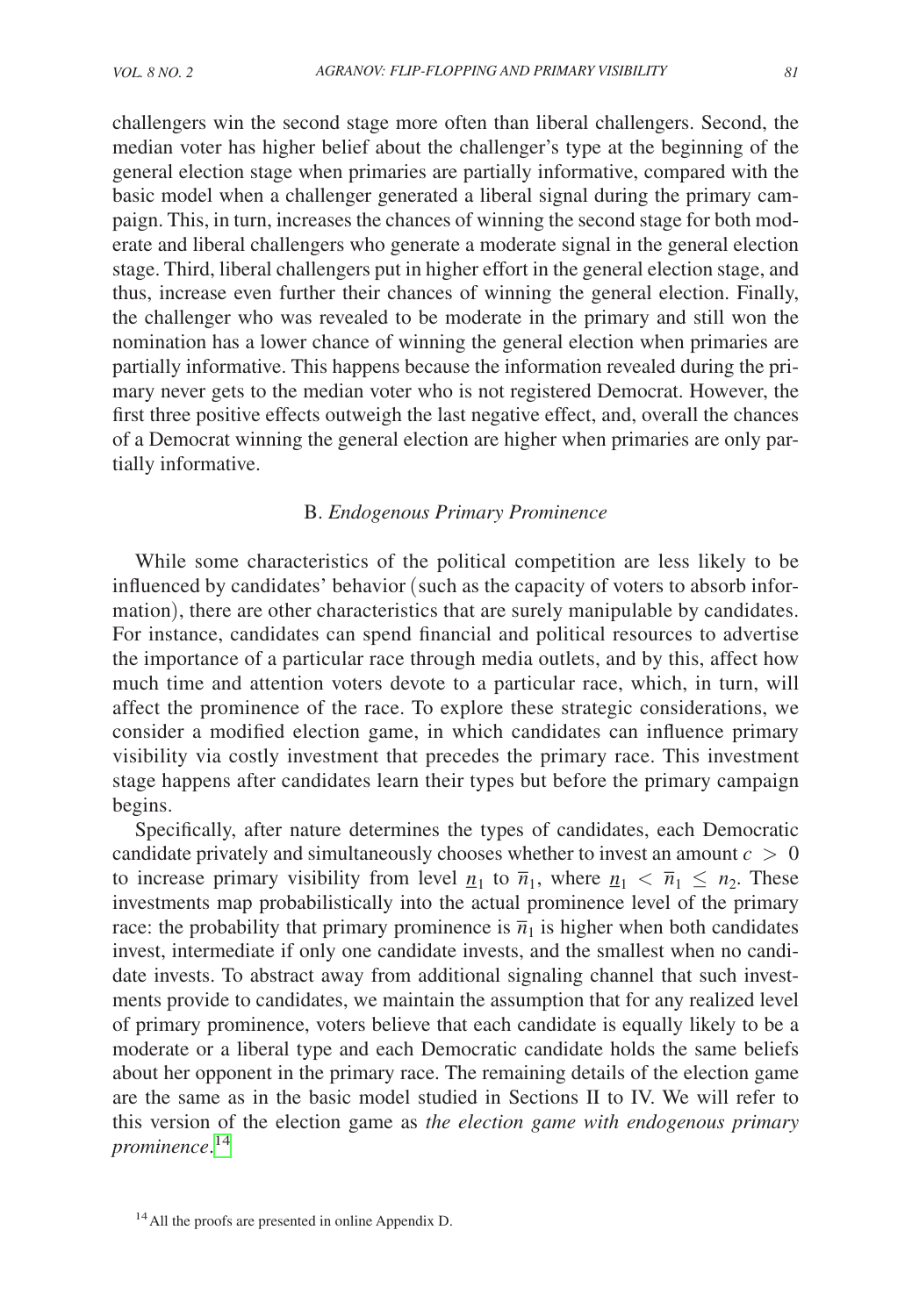THEOREM 3: *Consider the election game with endogenous primary prominence and assume that parameters of the game satisfy assumptions* (*A*1)*–*(*A*6) *and conditions* (C1)–(C3). Then for  $c < \overline{c}$  this game has a **Pandering Equilibrium with** *Separation in the Investment Stage*, *in which liberal candidates invest in increasing primary visibility*, *while moderate candidates refrain from doing so. Once the primary prominence is determined based on investment decisions of candidates*,  $n_1 \in \{n_1, \overline{n}_1\}$ , both candidates and voters play the Pandering Equilibrium described *in Theorem 1 for a given*  $n_1$ *.* 

To prove Theorem 3, it is enough to show that expected payoff of a liberal candidate increases in primary visibility, and expected payoff of a moderate candidate decreases in primary visibility. Expected payoff of a liberal candidate,  $E\Pi^{t^k=L}$ , when both voters and candidates play pandering equilibrium given prominence level of the primary race  $n_1$ , can be written as

$$
E\Pi^{t^{k}=L} = \frac{3 - h(e_1^{M^*}, M, n_1)}{4} \cdot \left[ -e_2^{L^*} + W(0) + h(e_2^{L^*}, L, n_2) \right]
$$

$$
\cdot \left[ W\left(\frac{h(e_1^{M^*}, M, n_1)}{h(e_2^{L^*}, L, n_2) + h(e_1^{M^*}, M, n_1)}\right) - W(0) \right] \right],
$$

where the first fraction represents the probability that liberal candidate wins the nomination and the expression in the brackets represents the expected payoff of a liberal candidate conditional on advancing to the general election stage and behaving as pandering equilibrium prescribes.

Higher primary visibility defers moderate candidates from exerting high effort in the primary campaign, which increases the chances of a liberal candidate winning the nomination. This increases the expected payoff of a liberal candidate. At the same time, low effort of moderate candidates lowers voters' belief about a liberal challenger that is carried over to the general election stage. The liberal challengers react to this reduction in beliefs by lowering their effort in the general election campaign. As a result, expected payoff of a liberal challenger conditional on winning the nomination is smaller when the primary is more prominent. However, the first (positive) effect outweighs the second (negative) effect and overall expected payoff of a liberal candidate increases with primary visibility.

On the contrary, moderate candidates suffer from an increase in primary visibility. Expected payoff of a moderate candidate,  $E \Pi^{t^k=M}$ , when both voters and candi-

states play pandering equilibrium for a given 
$$
n_1
$$
, can be written as

\n
$$
E\Pi^{i=M} = -e_1^{M^*} + \frac{h(e_1^{M^*}, M, n_1)(3 - h(e_1^{M^*}, M, n_1))}{4}
$$
\n
$$
\cdot W\left(\frac{h(e_1^{M^*}, M, n_1)}{h(e_2^{L^*}, L, n_2) + h(e_1^{M^*}, M, n_1)}\right) + \frac{(1 - h(e_1^{M^*}, M, n_1))}{4} \cdot W(1),
$$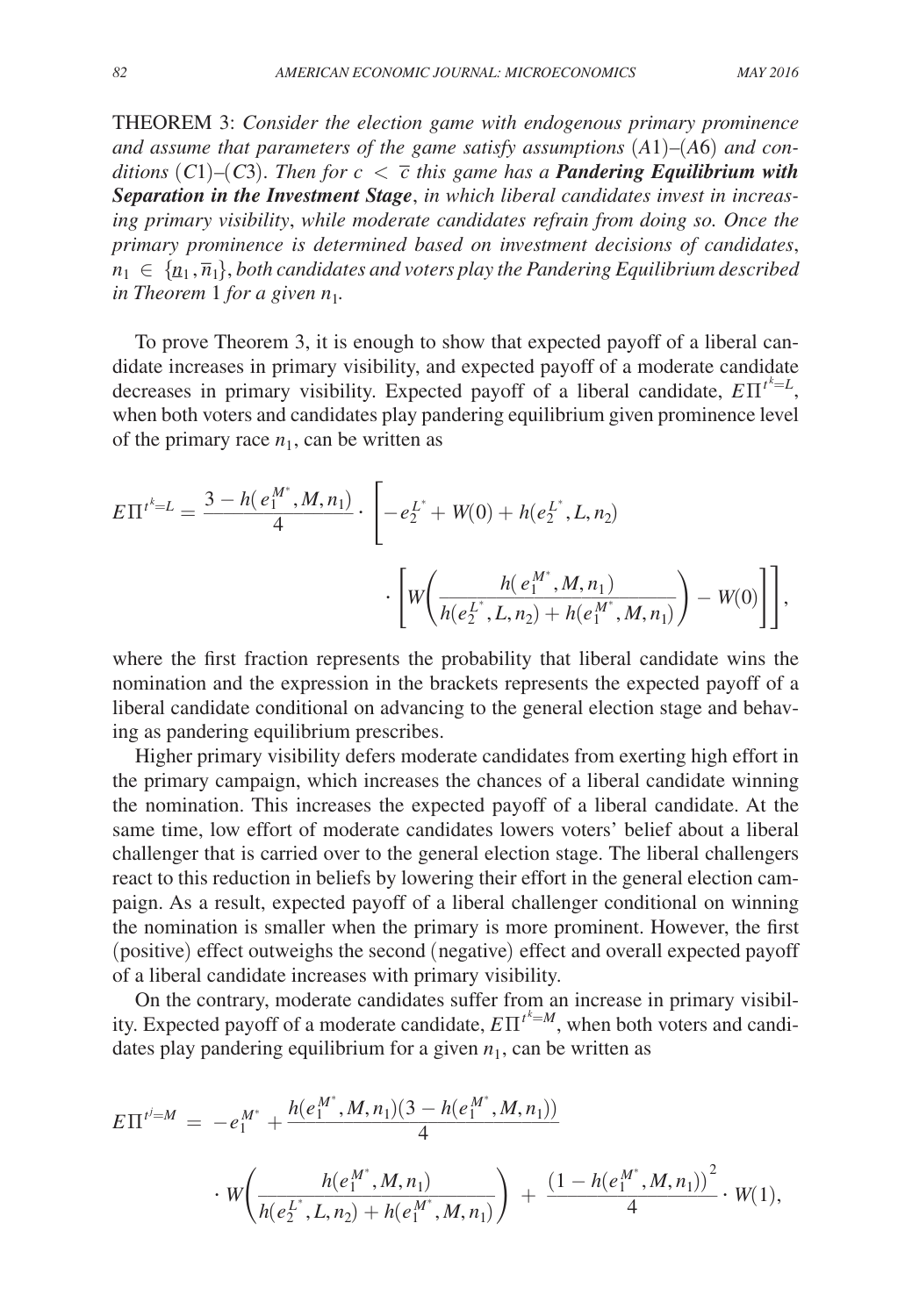where the first term is the cost of exerting equilibrium effort level  $e_1^{M^*}$ ; the second term is expected payoff of the moderate candidate conditional on generating liberal signal  $\lambda$  during the primary; and the third term is the expected payoff of a moderate candidate conditional on generating moderate signal  $\mu$  during the primary. Recall that primary voters elect an uncertain type over the sure moderate type, which means that if signals generated by the candidates are different, then the winner of the primary is the candidate that generated a liberal signal. This means that the only possible scenario in which a candidate who generated moderate signal in the primary advances to the the general election stage is the situation in which both candidates were revealed to be moderate during the primary campaign (which is captured by the third term in  $E\Pi^{t^k=M}$ ). While higher primary prominence decreases the effort of a moderate candidate during the primary, and, consequently, increases the first and the third term, the main effect comes from the second term, according to which moderate candidates are more likely to lose the primary, and conditional on winning the primary after generating liberal signal, they are more likely to lose the general election (see Claim 6).

To sum up, it is a liberal candidate who enjoys higher prominence of the primary race, while a moderate one prefers to minimize it.

### **V. Conclusions**

In this paper, we develop a signaling model of two-stage elections in which candidates must obtain their party's nomination before competing in the general election. Candidates can choose different campaign platforms in every stage of the election, and a candidate who misrepresents his true type and wins the election incurs costs (of lying). We allow different stages of the election to have different prominence or visibility levels and demonstrate that these play an important role in the selection process of candidates.

This model provides a unified framework that allows us to examine two commonly observed patterns about primaries: the "post-primary moderation effect," in which candidates pander to the party base during the primary and shift to the center once the nomination is secured; and the "divisive-primary effect," which refers to the detrimental effect of hard-fought and prominent primaries on a party's general-election prospects.

We finish by noting that the timing of information revelation is important in twostage elections, as it affects who gets elected and which policies are implemented. While prominent primaries allow primary voters to make a more informative choice, they are also dangerous for the party in the sense that they reveal too much information about their candidates too early, and this then hurts the party's chances of winning general elections.

#### **REFERENCES**

- **Abramowitz, Alan I.** 1988. "Explaining Senate Election Outcomes." *American Political Science Review* 82 (2): 385–403.
- **Adams, James, and Samuel Merrill, III.** 2008. "Candidate and Party Strategies in Two-Stage Elections Beginning with a Primary." *American Journal of Political Science* 52 (2): 344–59.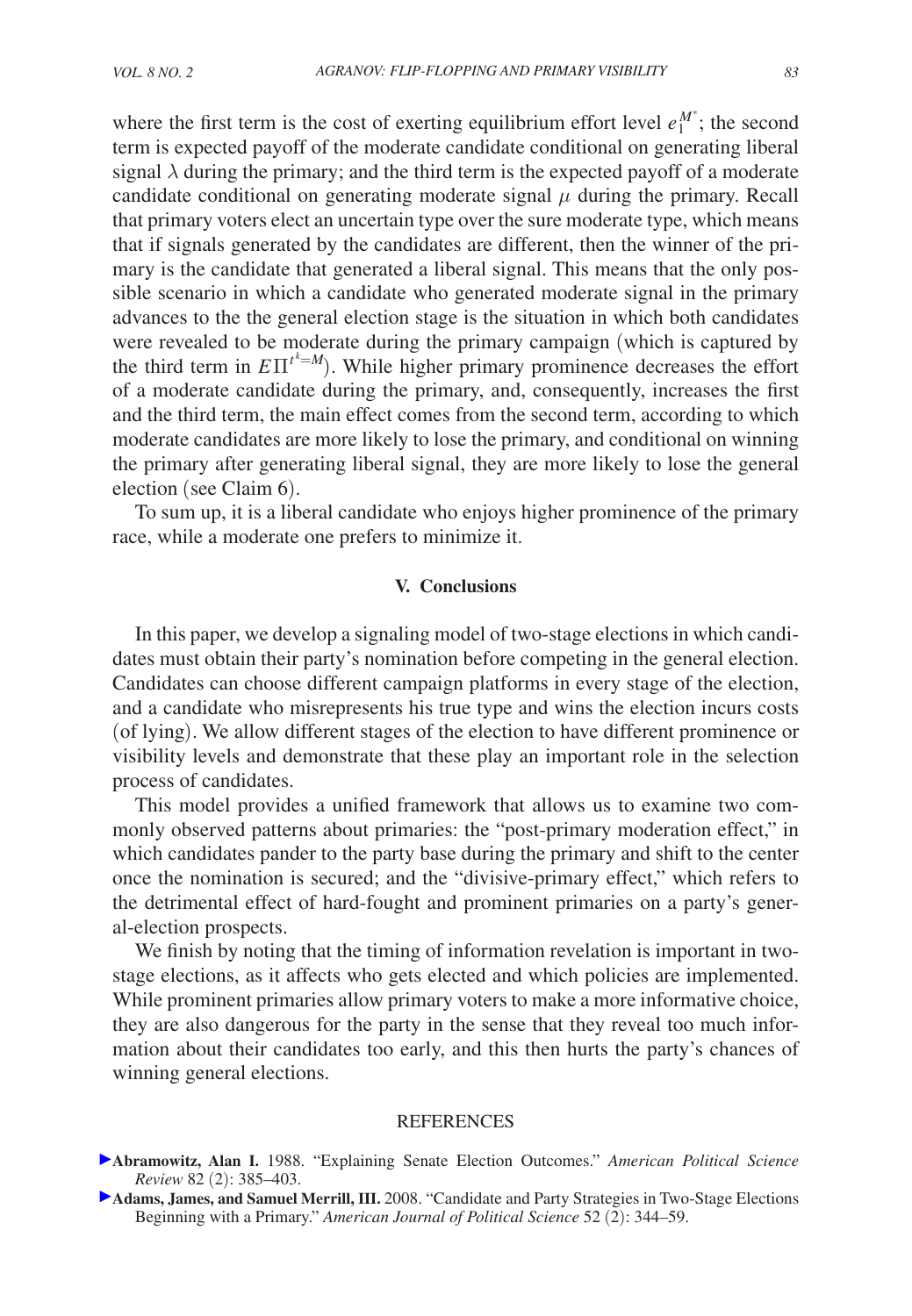- **Alesina, Alberto.** 1988. "Credibility and Policy Convergence in a Two-Party System with Rational Voters." *American Economic Review* 78 (4): 796–805.
- **Alesina, Alberto F., and Richard Holden.** 2008. "Ambiguity and Extremism in Elections." Harvard Institute of Economic Research Discussion Paper 2157.
- **Ali, S. Nageeb, and Navin Kartik.** 2012. "Herding with collective preferences." *Economic Theory* 51  $(3): 601 - 26.$
- **Alvarez, Michael R., David T. Canon, and Patrick Sellers.** 1995. "The Impact of Primaries on General Election Outcomes in the U.S. House and Senate." California Institute of Technology Division of the Humanities and Social Sciences Working Paper 932.
- **Atkeson, Lonna Rae.** 1998. "Divisive Primaries and General Election Outcomes: Another Look at Presidential Campaigns." *American Journal of Political Science* 42 (1): 256–71.
- **Banks, Jeffrey S.** 1990. "A model of electoral competition with incomplete information." *Journal of Economic Theory* 50 (2): 309–25.
- **Battaglini, Marco.** 2005. "Sequential voting with abstention." *Games and Economic Behavior* 51 (2): 445–63.
- **Bernstein, Robert A.** 1977. "Divisive Primaries Do Hurt: U.S. Senate Races, 1956–1972." *American Political Science Review* 71 (2): 540–45.
- **Born, Richard.** 1981. "The Influence of House Primary Election Divisiveness on General Election Margins, 1962–76." *Journal of Politics* 43 (3): 640–61.
- **Burden, Barry C.** 2001. "The Polarizing Effects of Congressional Primaries." In *Congressional Primaries and the Politics of Representation*, edited by Peter F. Galderisi, Marni Ezra, and Michael Lyons, 95–115. New York: Rowman and Littlefield Publishers.
- **Callander, Steven.** 2007. "Bandwagons and Momentum in Sequential Voting." *Review of Economic Studies* 74 (3): 653–84.
- **Callander, Steven, and Simon Wilkie.** 2007. "Lies, damned lies, and political campaigns." *Games and Economic Behavior* 60 (2): 262–86.
- **Calvert, Randall L.** 1985. "Robustness of the Multidimensional Voting Model: Candidate Motivations, Uncertainty, and Convergence." *American Journal of Political Science* 29 (1): 69–95.
- **Coleman, James S.** 1972. "The Positions of Political Parties in Elections." In *Probability Models of Collective Decision Making*, edited by Richard G. Niemi and Herbert F. Weisberg, 332–57. Columbus: Charles E. Merrill Publishing Company.
- **Dekel, Eddie, and Michele Piccione.** 2000. "Sequential Voting Procedures in Symmetric Binary Elections." *Journal of Political Economy* 108 (1): 34–55.
- **Dekel, Eddie, and Michele Piccione.** 2014. "The Strategic Dis/advantage of Voting Early." *American Economic Journal: Microeconomics* 6 (4): 162–79.
- **Downs, Anthony.** 1957. *An Economic Theory of Democracy*. New York: Harper and Row.
- **Fudenberg, Drew, and Jean Tirole.** 1986. "A 'signal-jamming' theory of predation." *RAND Journal of Economics* 17 (3): 366–76.
- **Hirano, Shigeo, James M. Snyder, Jr., and Michael M. Ting.** 2009. "Distributive Politics with Primaries." *Journal of Politics* 71 (4): 1467–80.
- **Hogan, Robert E.** 2003. "The Effects Of Primary Divisiveness On General Election Outcomes In State Legislative Elections." *American Politics Research* 31 (1): 27–47.
- **Hotelling, Harold.** 1929. "Stability in Competition." *Economic Journal* 39 (153): 41–57.
- **Hummel, Patrick.** 2010. "Flip-flopping from primaries to general elections." *Journal of Public Economics* 94 (11): 1020–27.
- **Kartik, Navin, and R. Preston McAfee.** 2007. "Signaling Character in Electoral Competition." *American Economic Review* 97 (3): 852–70.
	- **Kartik, Navin, and Richard Van Weelden.** [2015. "Informative Cheap Talk in Elections." http://www.](http://www.columbia.edu/~nk2339/Papers/KvW-communication.pdf) columbia.edu/~nk2339/Papers/KvW-communication.pdf.
- **Kenney, Patrick J. 1988. "Sorting out the Effects of Primary Divisiveness in Congressional and Sena**torial Elections." *Western Political Quarterly* 41 (4): 756–77.
- **Key, Valdimer Orlando, Jr.** 1952. *Politics, Parties and Pressure Groups.* 3rd ed. New York: Thomas Y. Crowell Company.
- **Lengle, James I., Diana Owen, and Molly W. Sonner.** 1995. "Divisive Nominating Mechanisms and Democratic Party Electoral Prospects." *Journal of Politics* 57 (2): 370–83.
- **Meirowitz, Adam.** 2005. "Informational Party Primaries and Strategic Ambiguity." *Journal of Theoretical Politics* 17 (1): 107–36.
- **Meirowitz, Adam, and Kenneth W. Shotts.** 2009. "Pivots versus signals in elections." *Journal of Economic Theory* 144 (2): 744–71.